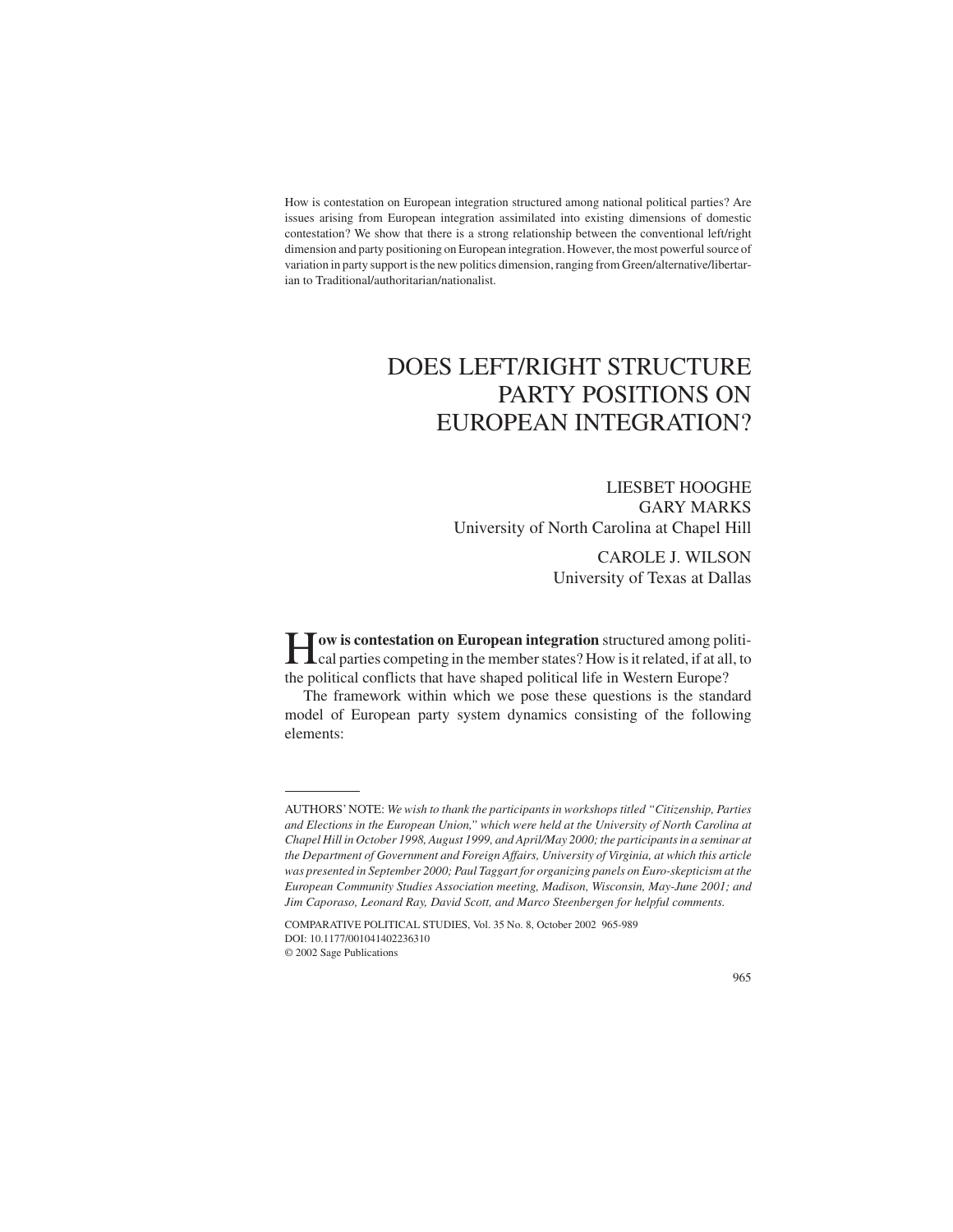- Contestation among political parties is limited to one or two dimensions. This renders competition among parties institutionally and intellectually tractable.
- These dimensions are, first, a Left/Right dimension tapping greater versus lesser government regulation of market outcomes and, in many party systems, a related new politics dimension tapping communal, environmental, and cultural issues.

The general question we ask in this article is whether issues arising from European integration are assimilated into these existing dimensions of domestic contestation. Can the positions that political parties take on European issues be read from their positions on the Left/Right and new politics dimensions? Or are these European issues unrelated—orthogonal—to these dimensions? Does European integration put a new and potentially disruptive set of issues on the agenda that cannot be swallowed within existing patterns of political contestation? If these issues are assimilated, how are they assimilated? What, in other words, are the substantive connections between party positioning on European integration and party positioning on the dimensions that structure domestic politics?

One must, we believe, disaggregate European integration into its particular policies (e.g., environmental, cohesion, and fiscal policy) to answer these questions accurately. Using expert data on 125 parties in 14 countries for a range of policy areas, we are able to do this.

We show that there is a strong relationship between the Left/Right dimension that chiefly structures party competition in European societies and European integration. We do this by taking a fresh look at the inverted U curve describing pro-integration centrist parties and anti-integration peripheral parties and by specifying the residual linear association between Left/Right position and position on European integration issues.

Second, we investigate the influence of a second dimension, a new politics dimension that we conceive as ranging from Green/alternative/libertarian (GAL) to traditional/authoritarian/nationalist (TAN). We find that this dimension is the most general and powerful predictor of party positioning on the issues that arise from European integration.

# **DATA**

The analysis undertaken in this article is based on a new data set gathered under the auspices of the University of North Carolina at Chapel Hill Center for European Studies. An expert survey conducted in 1999 by Gary Marks, Marco Steenbergen, David Scott, and Carole Wilson asks country experts to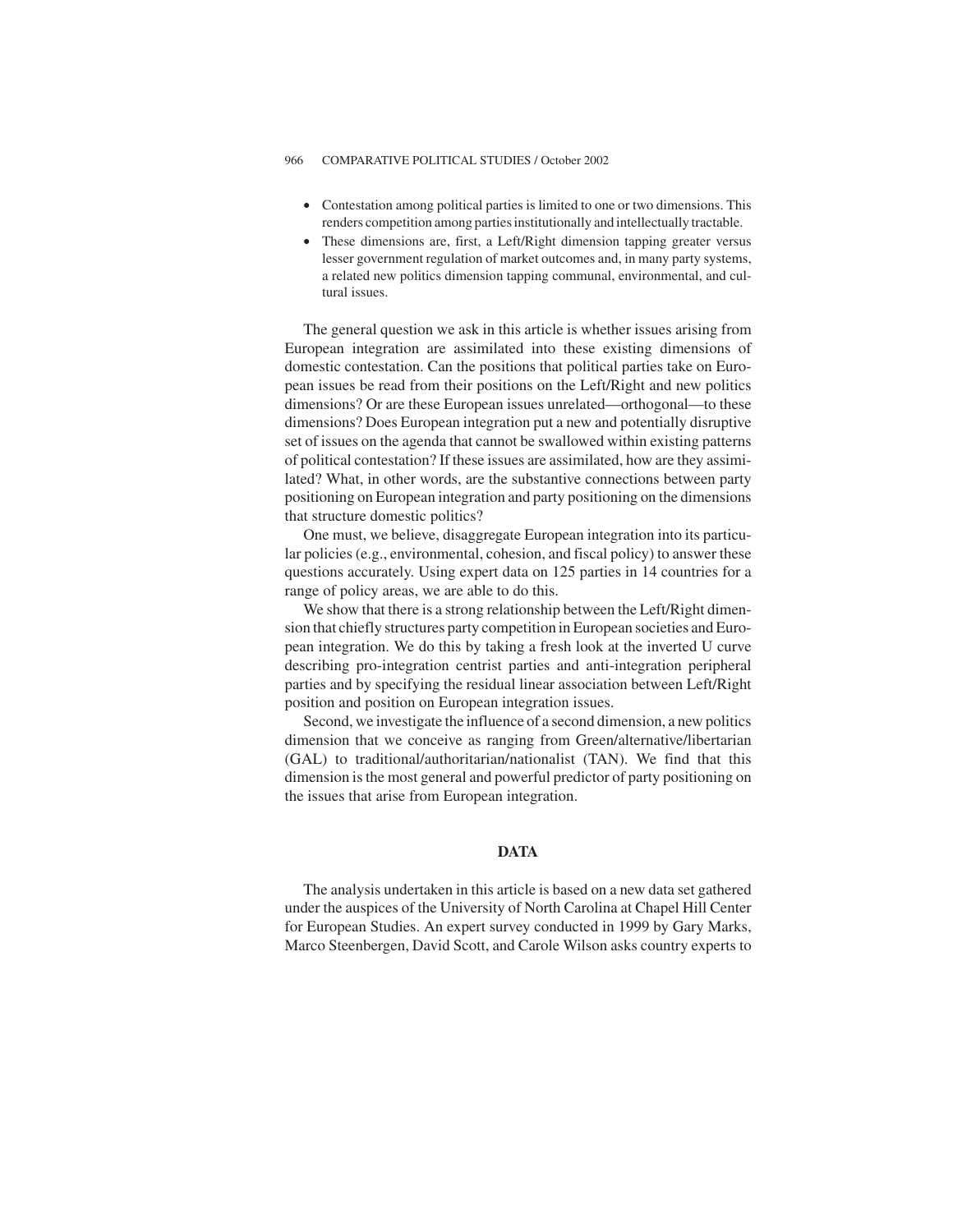evaluate the positions of national political parties on European integration on a 7-point scale (ranging from 1 to 7), with the lowest score representing strong opposition to European integration and the highest score indicating strong support for European integration. One hundred twenty-three country experts reporting on their country of expertise evaluated the positions of a total of 125 political parties in all EU member states except Luxembourg.

The survey replicates Leonard Ray's 1997 expert survey of party positioning on European integration at four different time points: 1984, 1988, 1992, and 1996 (Ray, 1999).

The 1999 survey offers two additional kinds of data that allow us to simultaneously widen and sharpen our view of party positioning. First is a set of questions that tap the degree of support across parties for European integration in seven policy areas: EU environmental policy, EU cohesion policy, EU asylum policy, EU employment policy, EU fiscal policy, EU foreign policy, and expanding the European Parliament's power.<sup>1</sup> Second are items that tap party positions on basic dimensions of political contestation, including an economic Left/Right scale and a new politics scale.<sup>2</sup>

#### 1. For example, the item for cohesion policy is as follows:

Now consider the issue of structural or cohesion policy. This policy transfers resources to the poorest regions of the EU and is the second largest item in the EU's budget. Some political parties wish to rein in or eliminate the EU's cohesion policy, whereas others wish to sustain or expand it. What about the leadership of the parties listed below?

2. Both scales range from 0 = *extreme Left* to 10 = *extreme Right*. The wording of the questions for the economic Left/Right and new politics dimensions is as follows:

Political scientists often classify parties in terms of the ideological stance they take on economic issues. Parties to the right on economic issues tend to emphasize a reduction of the economic role of the government; they want lower taxes, less regulation, privatization, reduced government spending, and a leaner welfare state that poses fewer burdens on employers. Parties to the left on economic issues want the government to retain an active role in the economy. Using these criteria, please indicate where the parties are located in terms of their economic ideology.

Another way parties are sometimes classified is in terms of their views of democratic freedoms and rights. "Libertarian" or "post-materialist" parties tend to favor expanded personal freedoms and rights. Such parties, for example, support abortion, doctorassisted suicide, same-sex marriages. They favor increased democratic participation and freedom of speech. At the same time, they oppose discrimination on ethnic, religious, political or sexual grounds. In sum, these parties want government to stay out of the life choices that people make and they promote widespread democracy. "Traditional" or "authoritarian" parties often reject these ideas. These parties believe that the government should be a firm authority that expresses moral voice. To these parties, order is preferable to unbridled participation and freedom. On the scale below, please indicate where parties are located in terms of their ideological views of freedoms and rights.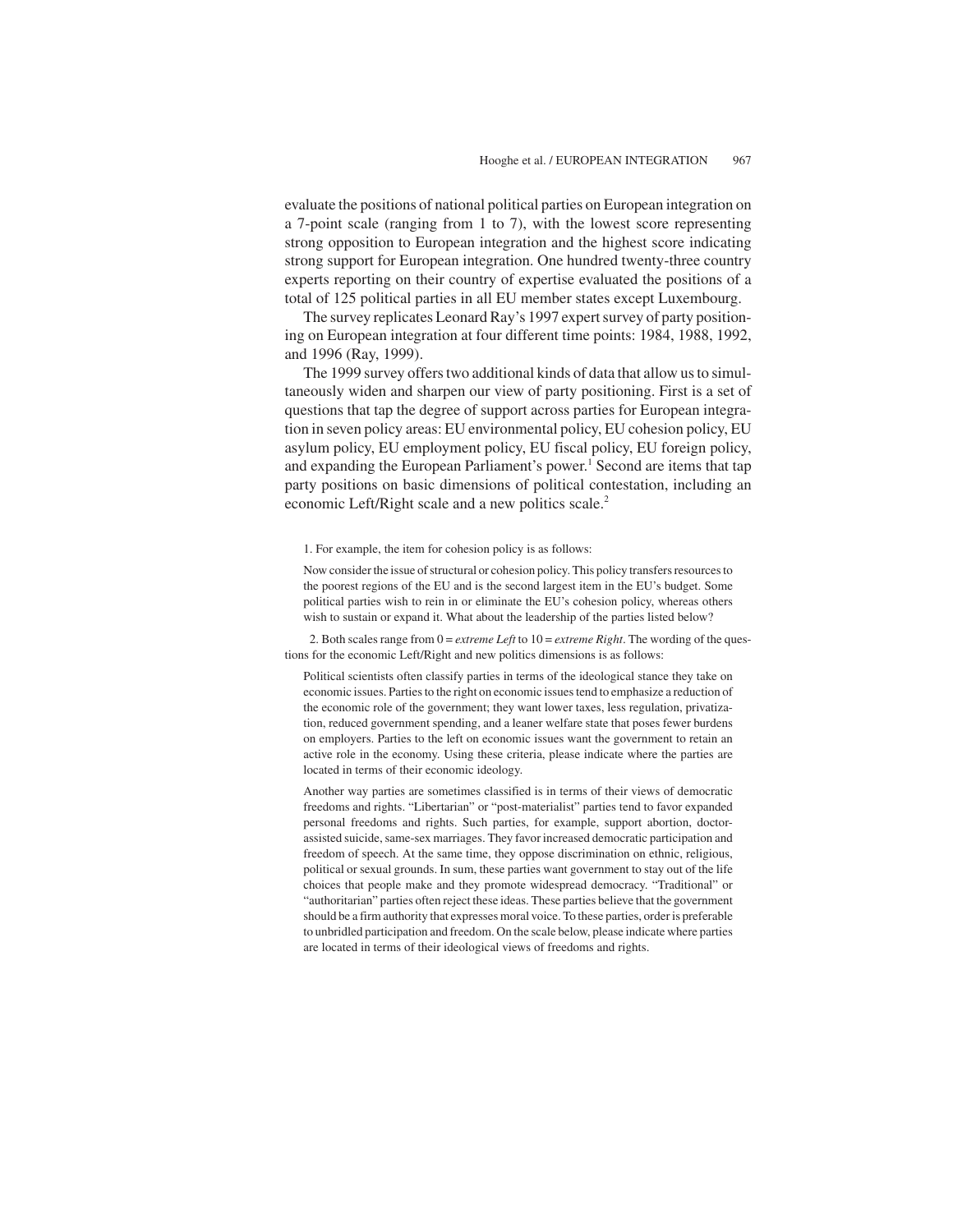Our estimate of each party's position on each of these questions is the mean of the country experts' evaluations. On average, there are nine experts for each country. Statistical tests indicate that these data are reliable within conventional limits and are consistent with alternative sources of available data (Marks & Steenbergen, 2002a).

# **THE LEFT/RIGHT DIMENSION**

Whether and how the basic Left/Right dimension of contestation structures party positioning on European integration is the central topic of this special issue. What is the relationship between a party's Left/Right placement and its position on issues arising from European integration?

# **THE INVERTED U CURVE**

Let us begin with some uncontested facts. Extreme Left parties and extreme Right parties share Euro-skepticism; parties in the middle, including most Social Democratic, Christian Democratic, Liberal, and Conservative parties, are generally much more supportive of European integration (see Figure 1). When one charts the positions of party families combining a Left/ Right dimension with an orthogonal dimension indicating level of support for European integration, the result is an inverted U. Figure 2 displays just such a curve describing Left/Right placement and support for European integration and three selected policies for all political parties in the EU-14 in 1999.

How can one explain the U curve?

One explanation engages the strategic responses of parties and draws its inspiration from William Riker's (1982, 1986) work. "Within the constraints imposed upon them... each party attempts to strategically manipulate the European integration issue . . . to meet its goals" (Scott, 2001, p. 6). Parties that are successful in the existing structure of contestation have little incentive to rock the boat, while unsuccessful parties, that is, parties with weak electoral support or those that are locked out of government, have an interest in restructuring contestation.<sup>3</sup> The same strategic logic that leads mainstream parties to assimilate the issues raised by European integration into the Left/ Right dimension of party competition leads peripheral parties to exploit

3. Geoffrey Evans (1999) raises an interesting counterexample, the decision on the part of the British Conservative Party to campaign against further European integration despite the fact that this issue was clearly orthogonal to the main Left/Right dimension. To date, the Conservative Party has failed to exploit this electorally.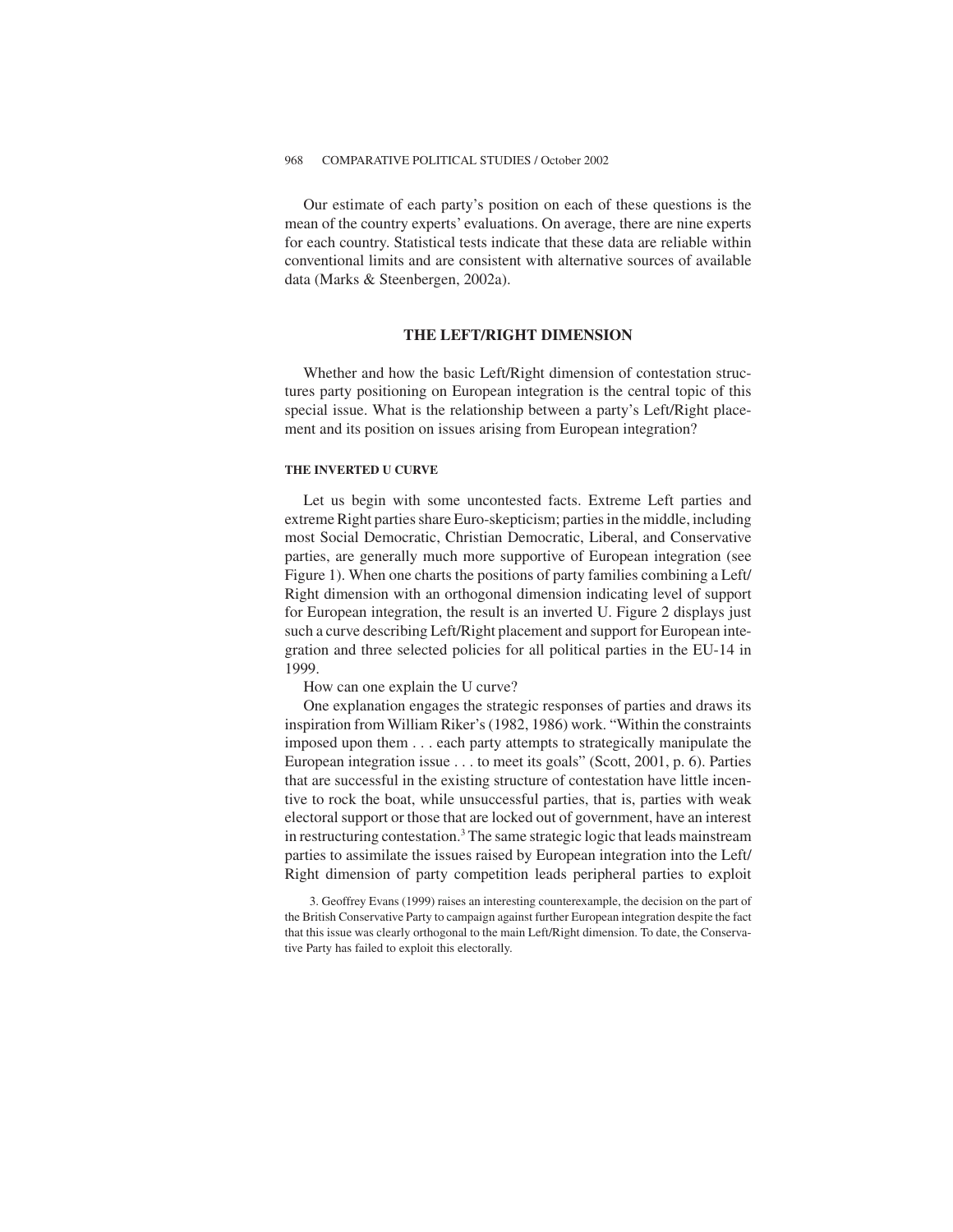

*Figure 1.* **Support for European integration, by party family, since 1984.** *Note*: This excludes protestant, agrarian, regionalist, and nonaffiliated parties. Only parties in EU member states that obtained votes in the national elections prior to the time of evaluation are included. Parties numbered 57 in 1984, 74 in 1988, 70 in 1992, 91 in 1996, and 93 in 1999. Scores vary between 1 = *strongly opposed to European integration* and 7 = *strongly in favor of European integration*.

European integration in an effort to shake up the party system (Hix, 1999a, 1999b). In Paul Taggart's (1998) words, European integration is a "touchstone of domestic dissent" for peripheral parties (p. 384).

A second explanation emphasizes ideology and the ways in which extremism on the Left/Right dimension leads to extremism on new issues arising on the agenda. As Ernst Haas (1958) made clear, the EU is the product of partypolitical actors on the Center-Right, Center, and to a lesser extent, the Center-Left who have dominated decision making in Europe during the past half century. European integration is primarily a market-liberal project mitigated by some measure of regulated capitalism. The Euro-skepticism of extreme parties arises, therefore, not only from their opposition to the EU's policies but also because they reject the ideology of the EU's construction. So we expect a party's support for European integration to decline with its distance from the center of the Left/Right dimension.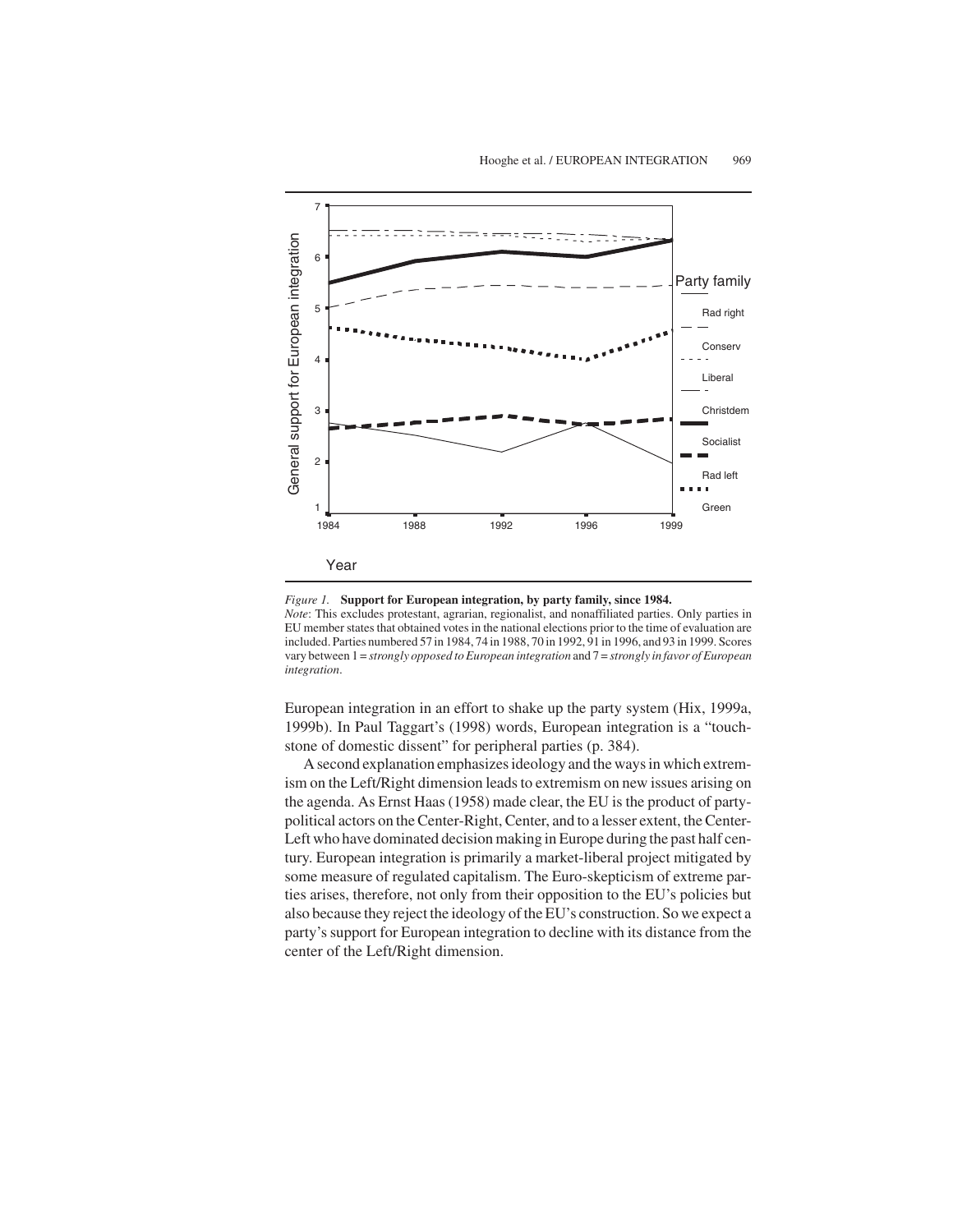

*Figure 2.* **Positioning on selected EU policies, by Left/Right dimension, all parties in 1999**  $(N = 125)$ .

Both explanations find confirmation in our data. We measure the stake that political parties have in existing dimensions of contestation with the variables electoral vote, which is the proportion of the electoral vote captured by a party in 1999 or at the previous national election, and government participation, a dummy variable with a value of 1 if the party participated in government in the period from 1965 to 1995. We measure Left/Right extremism by squaring the distance between a party's Left/Right location and that of the median party. We control for Left/Right position and GAL/TAN position.

Table 1 reveals that government participation is a strong and highly significant influence on party positioning on European integration. Electoral vote is insignificant in the presence of government participation but becomes highly significant when government participation is dropped from the analysis. These two variables are quite highly correlated (.58). Exclusion from government leads to Euro-skepticism, and excluded parties tend to be those that are electorally weak. However, weak electoral performance and exclusion from government only partially explain why parties oppose European integration. The effect of Left/Right extremism survives the controls we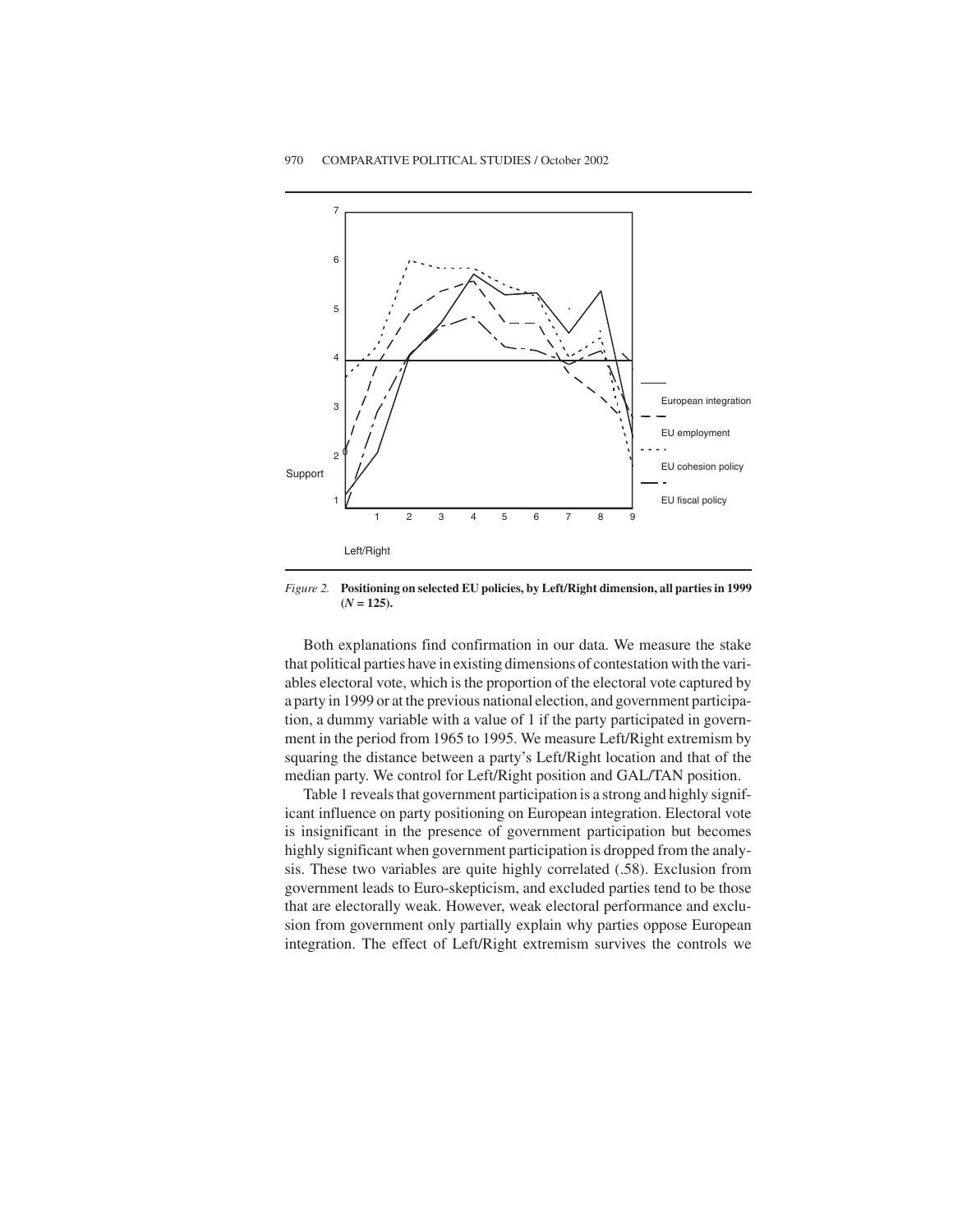| Model                    | Standardized Coefficient $(\beta)$ | <i>t</i> -value |  |  |
|--------------------------|------------------------------------|-----------------|--|--|
| Left/Right extremism     | $-.41$                             | $-5.73$         |  |  |
| Government participation | .25                                | 3.08            |  |  |
| Electoral vote           | .10                                | 1.32            |  |  |
| Left/Right position      | .23                                | 2.58            |  |  |
| GAL/TAN position         | $-.48$                             | $-5.74$         |  |  |
| $R^2$                    | .52                                |                 |  |  |

*Multiple Ordinary Least Squares Regression for Party Positioning on European Integration*

*Note: N* = 125.

Table 1

apply in the model represented in Table 1. The ideological positioning of parties toward the extremes of the Left/Right dimension exerts a powerful influence on EU positioning independent of electoral performance or government participation.

#### **A LINEAR RELATIONSHIP?**

Beyond the nonlinear relationship captured by Left/Right extremism, is there a linear association between a party's Left/Right location and its support for policies connected with European integration? There are three distinct lines of response (Gabel & Hix, 2002 [this issue]; Hix, 1999a, 1999b; Hooghe & Marks, 1999, p. 88; Kreppel & Tsebelis, 1999; Marks & Steenbergen, 2002b [this issue]; Tsebelis & Garrett, 2000):<sup>4</sup>

- *The regulation model:* European integration is subsumed into the Left/Right dimension. European politics is fused to the basic domestic competition between the Left, which pushes for common economic regulation across Europe, and the Right, which favors less regulation. Party positioning on Left/ Right and European issues coincide.
- *The Hix-Lord model:* European integration and Left/Right contestation are independent of each other. European integration engages national sovereignty and mobilizes territorial groups, which compete on where authority should be located. Left/Right contestation involves the allocation of values among functional interests. Hence, party positioning on domestic issues and party positioning on European issues are orthogonal to each other.
- *The Hooghe-Marks model:* Left/Right contestation shapes positioning only on European policies that are concerned with redistribution and regulating capitalism. Hence, the Center-Left supports European integration in cohesion pol-

4. The international relations model, which posits no connection between European integration and the Left/Right dimension, is clearly invalid for our purposes.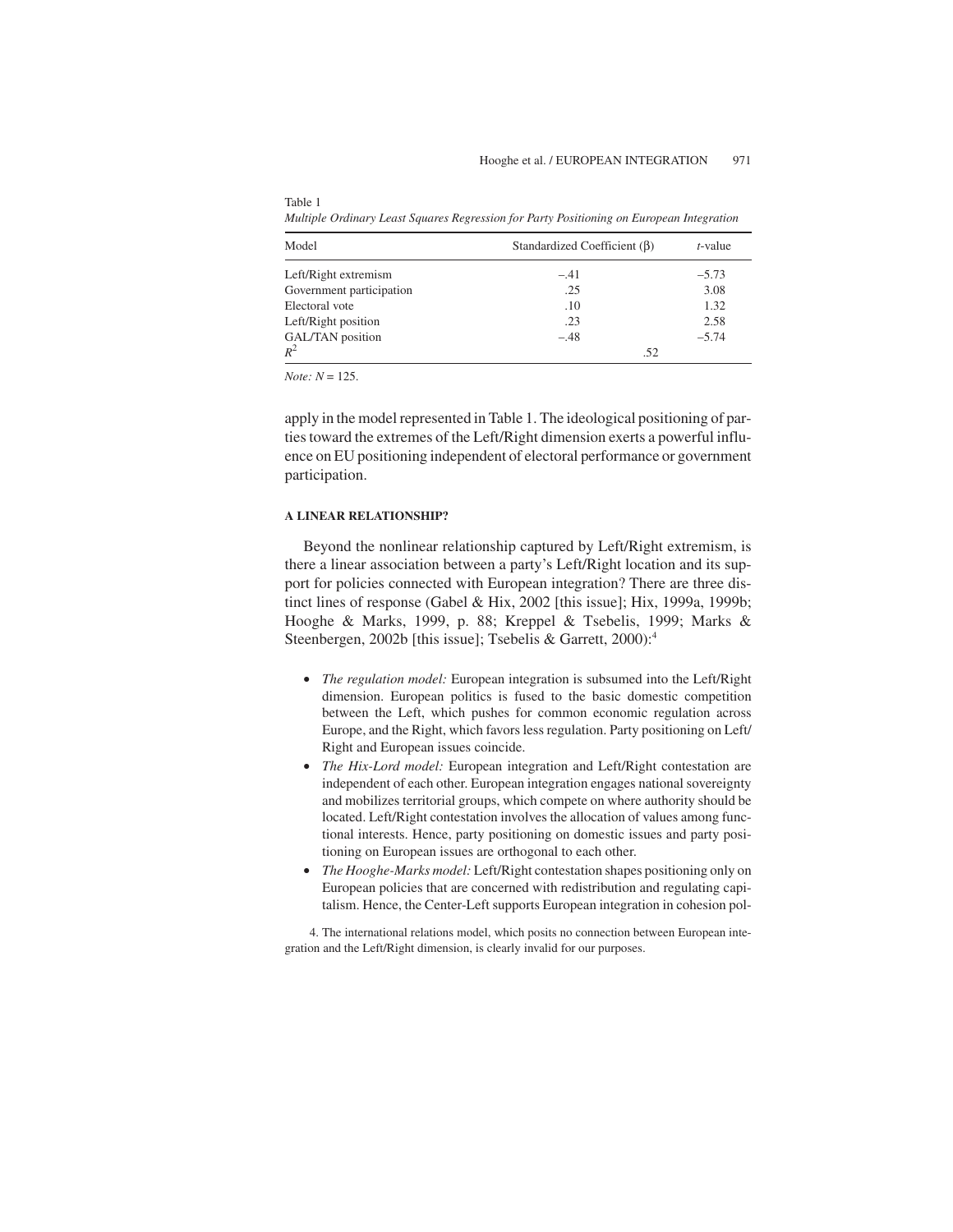icy, social policy, unemployment policy, environmental regulation, and upgrading the European Parliament, whereas the Right supports market integration but opposes European reregulation. Left/Right location is related to a subset of European issues.

By and large, our data confirm the third model. Table 2 presents results of multiple ordinary least squares regressions for positioning on general European integration and on six EU policies. On general European integration, the more right wing a party is, the more it favors European integration. The regulation model incorrectly predicts the sign of the coefficient for Left/Right position. When we control for GAL/TAN and Left/Right extremism, there is no consistent linear relationship between Left/Right and various components of European integration. This result is consistent with the Hix-Lord model and with the Hooghe-Marks model, which distinguishes among the kinds of policy positions that are constrained by Left/Right positioning. When one examines policies to achieve European regulated capitalism, including environmental policy, employment policy, and cohesion policy, the effect of Left/ Right position is quite strong and highly significant. Consistent with this, the coefficient for Left/Right position is insignificant, and the sign unstable, for policies that are distant from egalitarian and regulatory concerns, such as EU asylum policy and the power of the European Parliament. There appears to be an explicable pattern of orthogonality and association between Left/Right position and positions on the various elements of European integration.5

The linear pull of Left/Right location on parties' positions concerning European regulated capitalism is sharper when we examine the subset of mainstream parties. Our initial attempt to formulate the third model focused

5. Fiscal policy is an exception  $(R = -13, p = .361)$ . Fiscal policy is at the core of the struggle between neoliberals and proponents of European regulated capitalism. Yet party positions on this policy are not significantly explained by Left/Right location. The reason for this is that economic Left and Right both want fiscal coordination—but for very different reasons. Proponents of regulated capitalism wish to shift authority to the EU to redress the current imbalance between fiscal and monetary policy under the Economic and Monetary Union. EU fiscal capacity should, they believe, be strengthened to cope with asymmetrical shocks. Neoliberals, on the other hand, wish to maintain the mismatch between fiscal policy capacity and monetary policy. With monetary policy securely hived off to an independent central bank, national governments are induced to compete for investment by reducing the overall tax burden and shifting its incidence from mobile capital to less mobile factors of production. Greater EU fiscal coordination could accelerate this market-driven process by subjecting tax incentives for investors to EU competition authorities and by imposing budget discipline, for example, through the Growth and Stability Pact. As Jan Beyers and Bart Kerremans (2001) summarize the position of Belgian liberal parties on EU fiscal policy,

the Francophone liberals expressed the hope that EMU would spill over into a European fiscal policy. But "fiscal" did not refer to a larger EU budget. It rather referred to the har-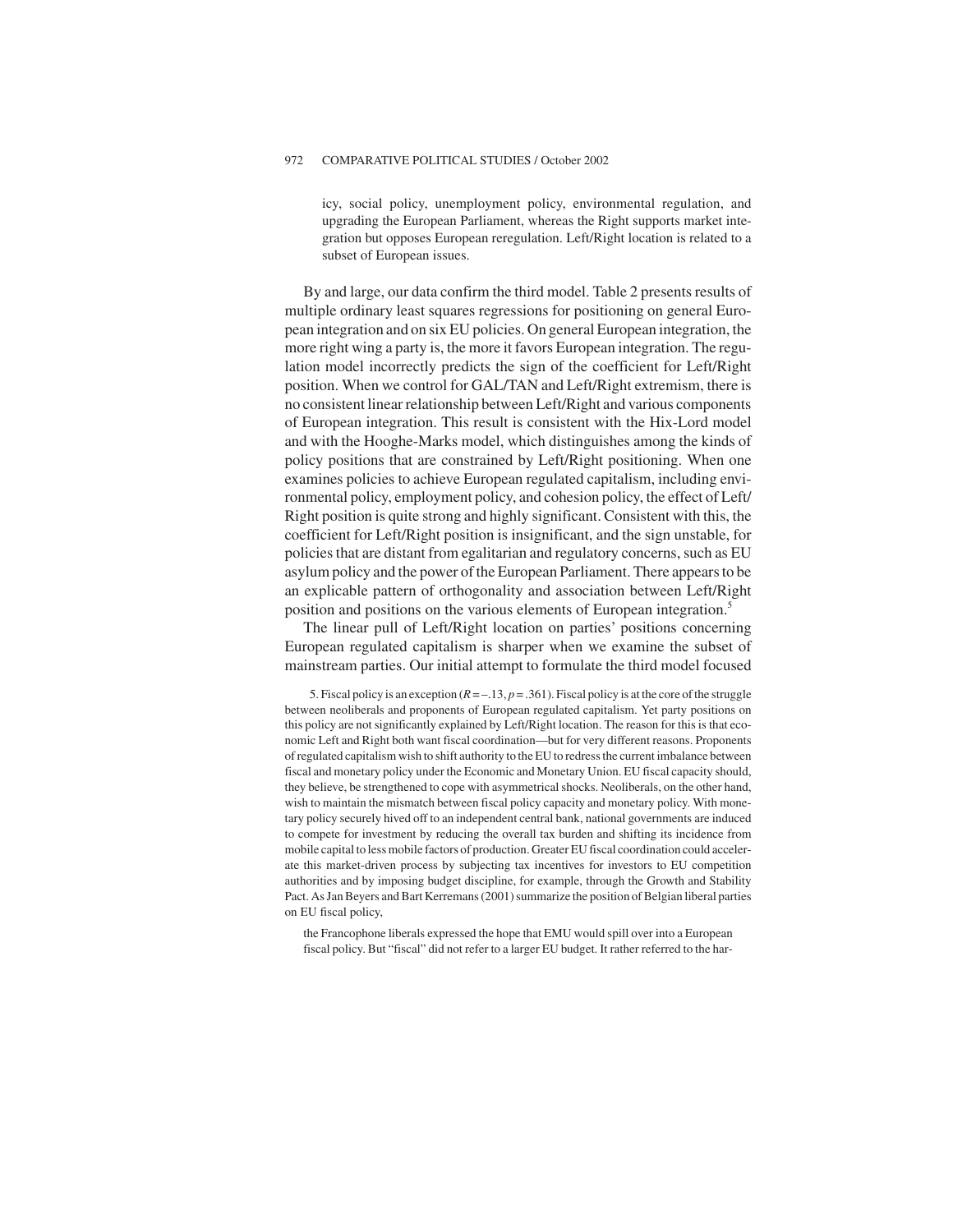|                        | Left/Right<br>Extremism |         | Left/Right<br>Position |                  | <b>GAL/TAN</b><br>Position |         |        |
|------------------------|-------------------------|---------|------------------------|------------------|----------------------------|---------|--------|
| Policy                 | β                       | t       | β                      | $\boldsymbol{t}$ | β                          | t       | $R^2$  |
| General EU integration | $-.50$                  | $-6.74$ | .28                    | 3.02             | $-.53$                     | $-6.00$ | $.43*$ |
| European Parliament    |                         |         |                        |                  |                            |         |        |
| powers                 | $-.38$                  | $-4.86$ | .15                    | 1.47             | $-.61$                     | $-6.55$ | $.37*$ |
| EU asylum policy       | $-.37$                  | $-4.95$ | $-.15$                 | $-1.56$          | $-.54$                     | $-6.08$ | $.43*$ |
| EU environment policy  | $-.42$                  | $-6.49$ | $-.24$                 | $-2.98$          | $-.58$                     | $-7.47$ | $.57*$ |
| EU employment policy   | $-.48$                  | $-6.37$ | $-.29$                 | $-3.01$          | $-.38$                     | $-4.21$ | $.41*$ |
| EU cohesion policy     | $-.47$                  | $-6.56$ | $-.35$                 | $-3.88$          | $-.40$                     | $-4.63$ | $.47*$ |
| EU fiscal policy       | $-.31$                  | $-3.57$ | .12                    | 1.08             | $-.43$                     | $-4.13$ | $.21*$ |

*Multiple Ordinary Least Squares Regressions for Party Positioning on European Integration and EU Policies*

*Note: N* = 125.  $* p < .01.$ 

Table 2

exclusively on the moderate Left, the Center, and the moderate Right, that is, the Social Democratic, Liberal, Christian Democratic, and Conservative Party families, which dominate national governments and represent 80% of the electoral vote across the EU (Hooghe & Marks, 1999). There is no inverted U curve here but a strong and highly significant downward sloping line from a pro-integrationist Left to a less integrationist Right for cohesion, employment, and environment policy. This finding is robust across controls for the variables listed in Table 2.

## **DISCUSSION**

The Euro-skepticism of the extreme Left is decisive in creating the inverted U curve, whereas mainstream parties underpin the linear association between Left/Right position and support for European integration issues. We discuss these in turn.

1. Radical Left parties are highly Euro-skeptical, and this accounts for the inverted U shape describing all parties on the Left/Right dimension.

monization of national fiscal policies so as to avoid fiscal competition. The [harmonized] level, however, would have to be lower than the current level of taxation in Belgium. So liberals would like to reconcile two objectives: 1) avoiding that competition would erode the budgetary basis of the Belgian social security system, and 2) avoiding that a European fiscal policy would open the door for a European Keynesian state or for ever higher taxes. (p. 144)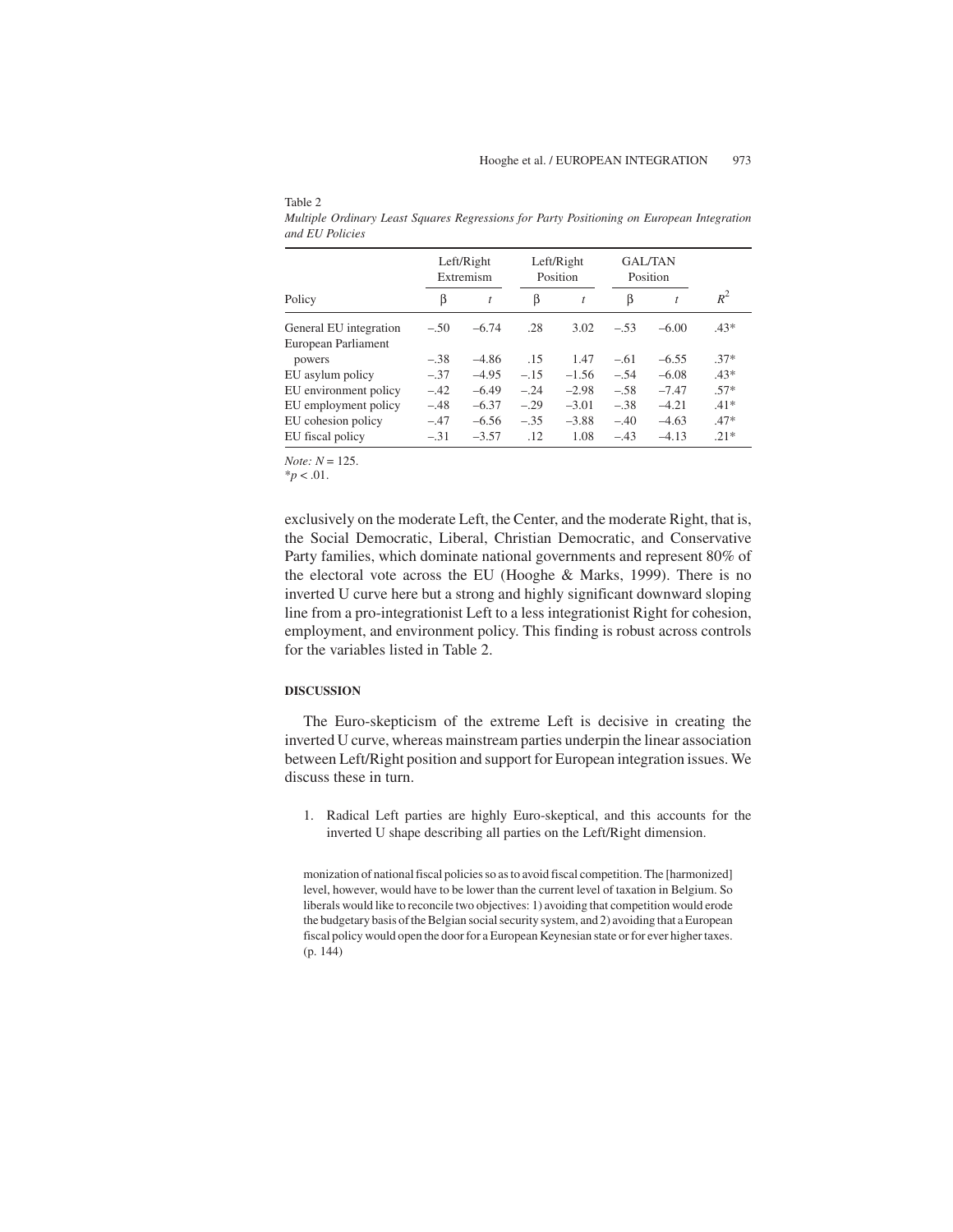Opposition to European integration is deeply entrenched among the radical Left. This opposition is not merely antisystem. It is rooted in the perception that European integration fundamentally threatens cherished radical Left goals and that the EU has been co-opted by mobile capital. For example, when the Swedish Social Democratic government applied for EU membership, its competitor to the Left—Venstre—responded that "the message in the Maastricht Treaty was the construction of a capitalist block" (Christensen, 1996, p. 534). In the same vein, the Greek Communist Party, KKE, has virulently opposed membership in a EU of "monopolists" (Hermet, Hottinger, & Seiler, 1998, p. 245).

Underlying this reaction is the hard fact that the EU is fundamentally inhospitable to radical Left policy goals. Fritz Scharpf (1996, 1999) has made the point that there is an in-built institutional asymmetry in the European Treaties favoring market-deepening to market-correcting policies. Social Democrats expect that this asymmetry can be countered to achieve moderate reform. For the radical Left, the EU is biased beyond repair. Even EU institutions that facilitate regulated capitalism will not provide the kind of policies radical Leftists deem essential to curb market forces: public control over capital flows, extensive public investment in industrial policy, a statutory right to work, and a statutory reduction of the working week. And so the radical Left comes to the same conclusion as the radical Right, but for very different reasons.

Figure 1 illustrates that, in contrast to the Social Democrats, the radical Left has persisted in its opposition to European integration. This opposition is primarily motivated by ideological differences in economic Left/Right placement. Among the subset of radical Left parties in 1999, the association between Left/Right position and position on European integration is powerful and highly significant  $(R = .74)$ . The association remains strong when we expand the subset to include all parties on the economic Left, that is, Green Parties and Social Democrats ( $R = .68$ ). The more left wing, the more Euroskeptical.

2. Social Democratic parties have become distinctly more pro-integration as regulated capitalism has come on the European agenda. Parties on the Right oppose regulating capitalism at the national and European levels, and this leads them to selectively oppose European integration.

European integration is double edged for Center-Left parties (Hix, 1995a, 1995b, 1999a; Hix & Lord, 1997; Hooghe & Marks, 1996; Ladrech, 1997; Ladrech & Marlière, 1999; Marks & Wilson, 2000; Schmitt & Thomassen, 1999). On one hand, it threatens Left achievements at the national level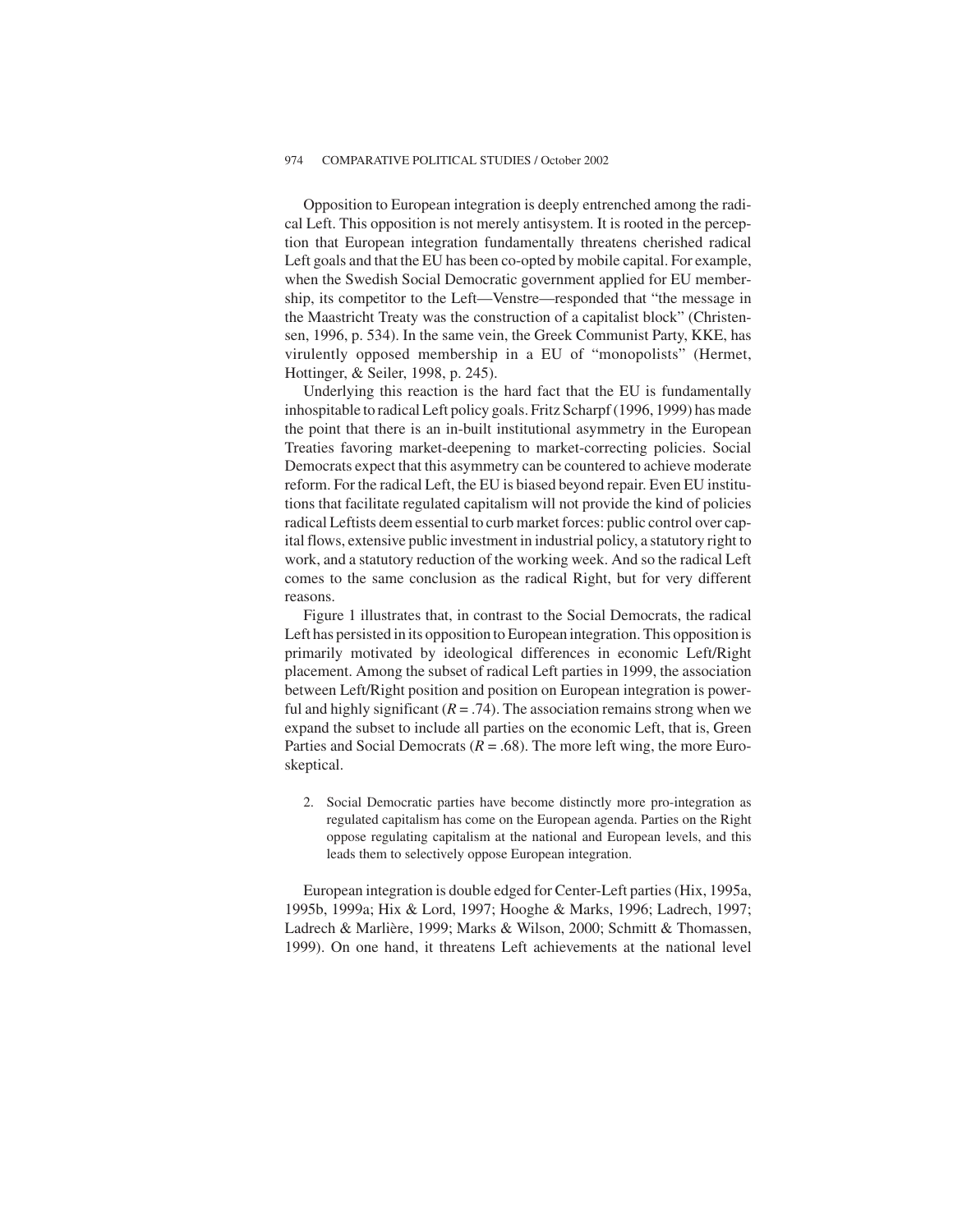because it intensifies international economic competition while undermining Keynesian responses to it. On the other hand, deeper integration may enhance the possibilities for social democracy by creating democratic, authoritative institutions capable of pursuing employment, environmental, or cohesion policy at the European level. As a Flemish Socialist (cited in Beyers & Kerremans, 2001) exclaimed during a parliamentary debate on Belgian participation in the Economic and Monetary Union (EMU) in 1996,

Why do you think that the German labor unions hope that the third stage of EMU will succeed? . . . They know that EMU will create the foundations for a Rhineland model on a European scale, for a project that will meet the needs of all Belgians and Europeans. That will be a model that will preserve our social welfare in a globalizing economy. (p. 144)

Social Democratic Parties are not monolithically in favor of deeper integration. Factions in some parties, particularly in Sweden, Denmark, and Germany, remain doubtful about the potential for European regulated capitalism and argue that although European legislation may ratchet up social democracy in poorer countries, it stands in the way of higher standards in the social democratic heartland of Europe. But this is a minority view. Majorities in one party after another have come to perceive European integration as a means for projecting social democratic goals in a liberalizing world economy (Hooghe & Marks, 1999; Katz & Wessels, 1999; Ladrech, 1997).

Figure 1 shows that Social Democratic Parties have shifted in favor of European integration during the past 15 years. In 1984, the largest pool of Euro-skepticism—measured according to electoral strength—was social democratic. Four Social Democratic Parties were rated less than 5 on our scale of general support for European integration—the Greek Socialist Party, PASOK (4.0), the Irish Labour Party (4.0), the British Labour Party (4.5), and Danish Social Democrats (4.7). In 1999, no Social Democratic Party had a score less than 5, and the average position of all Social Democratic Parties increased to 6.3, from 5.5 in 1984.

Similarly, the Left/Right dimension structures the positions of Right of Center parties to European integration. They support market integration which means that they support European integration in general terms—but they oppose policies, particularly concerning the environment, cohesion, or employment, that regulate capitalism. When one restricts the analysis to political parties in the four mainstream party families, Left/Right position is far more powerful than Left/Right extremism and GAL/TAN position in explaining party support for EU cohesion policy ( $\beta$  for Left/Right position =  $-0.30, p = 0.075$ ) and EU employment policy ( $\beta = -0.72, p < 0.00$ ). On employ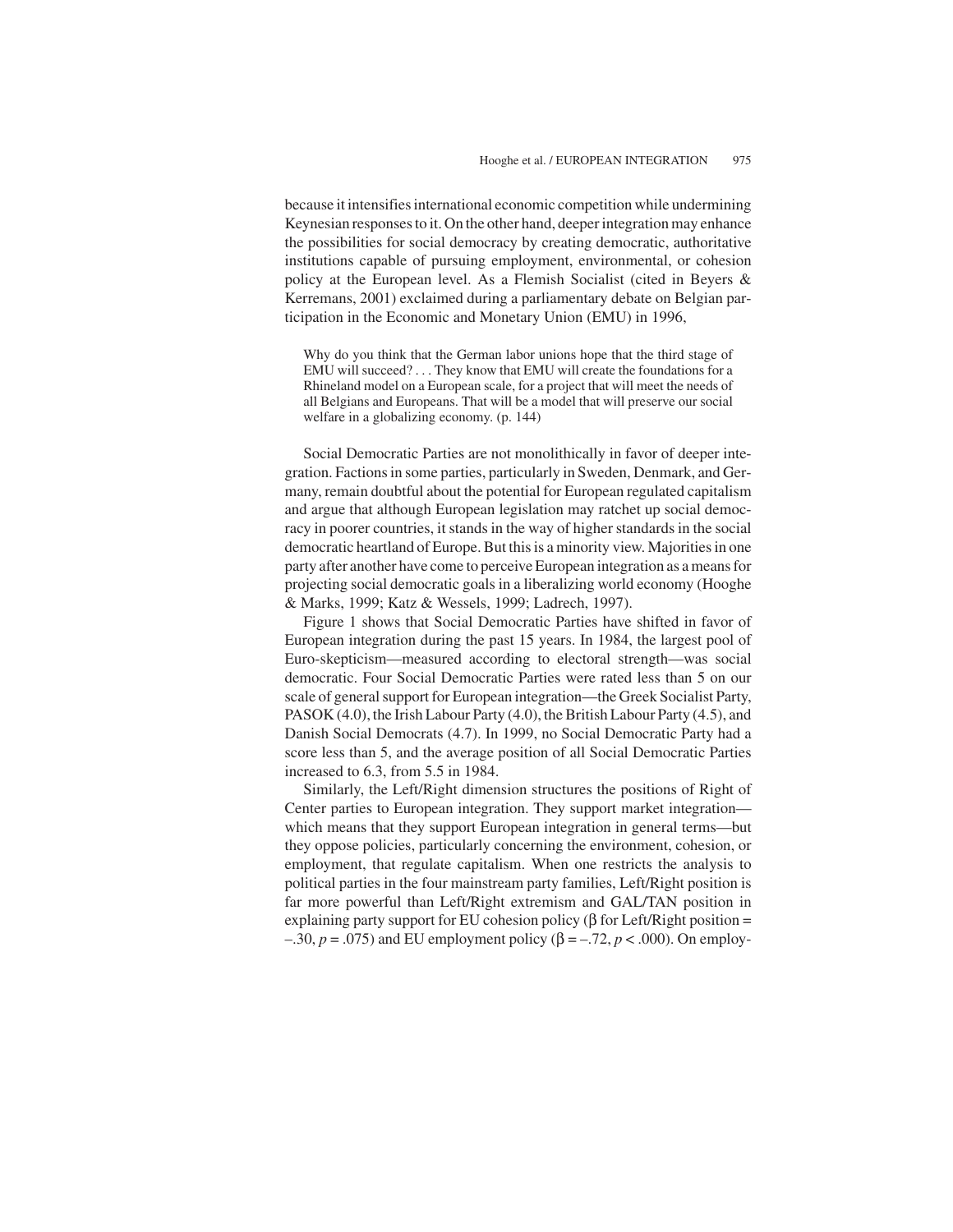ment policy, Left/Right position alone explains  $55\%$  of the variance.<sup>6</sup> Social Democratic parties form the bedrock of the coalition in favor of EU employment policy. Support tapers off sharply as one moves to the Right. The strongest opponents tend to be parties toward the Right on the Left/Right scale, that is, neoliberal parties.

## **THE NEW POLITICS DIMENSION**

The past two decades have seen the rise of issues concerned with lifestyle, ecology, cultural diversity, nationalism, and immigration. This dimension of contestation has been labeled postmaterialist/materialist (Inglehart, 1990), new politics/old politics (Franklin, 1992; Müller-Rommel, 1989), Green/ traditionalist, and Left-libertarian/authoritarian (Kitschelt, 1994, 1995). One pole combines ecology (or Greenness), alternative politics (including participatory democracy), and libertarianism. We summarize this as the Green/ alternative/libertarian (GAL) pole. The opposite pole combines support for traditional values, opposition to immigration, and defense of the national community. We summarize this as the traditional/authoritarian/nationalism (TAN) pole.

## **THE ARGUMENT**

Does a party's location on this dimension tell us where the party stands on European integration? Our expectation, as before, is that the greater the proximity of a new issue to a political party's established programmatic concerns, the more that issue will be assimilated into the party's ideology (Kitschelt, Lange, Marks, & Stephens, 1999; Marks & Wilson, 2000; Marks, Wilson, & Ray, 2001). To what extent, then, is the new politics dimension relevant for interpreting European issues? It takes little imagination to see that certain substantive issues, including EU asylum policy and environmental policy, are closely tied to existing new politics concerns. But the connection is deeper and more general. At its core is national sovereignty.

New Right parties react against a series of perceived threats to the national community. The threats are many: immigrants, foreign cultural influences, cosmopolitan elites, and international agencies. European integration combines several of these threats and poses one more: It undermines national sov-

<sup>6.</sup> When Left/Right extremism and GAL/TAN position are introduced into the equation, the variance explained is 57%. But neither of these variables is significant in explaining mainstream party positions on EU employment policy or cohesion policy.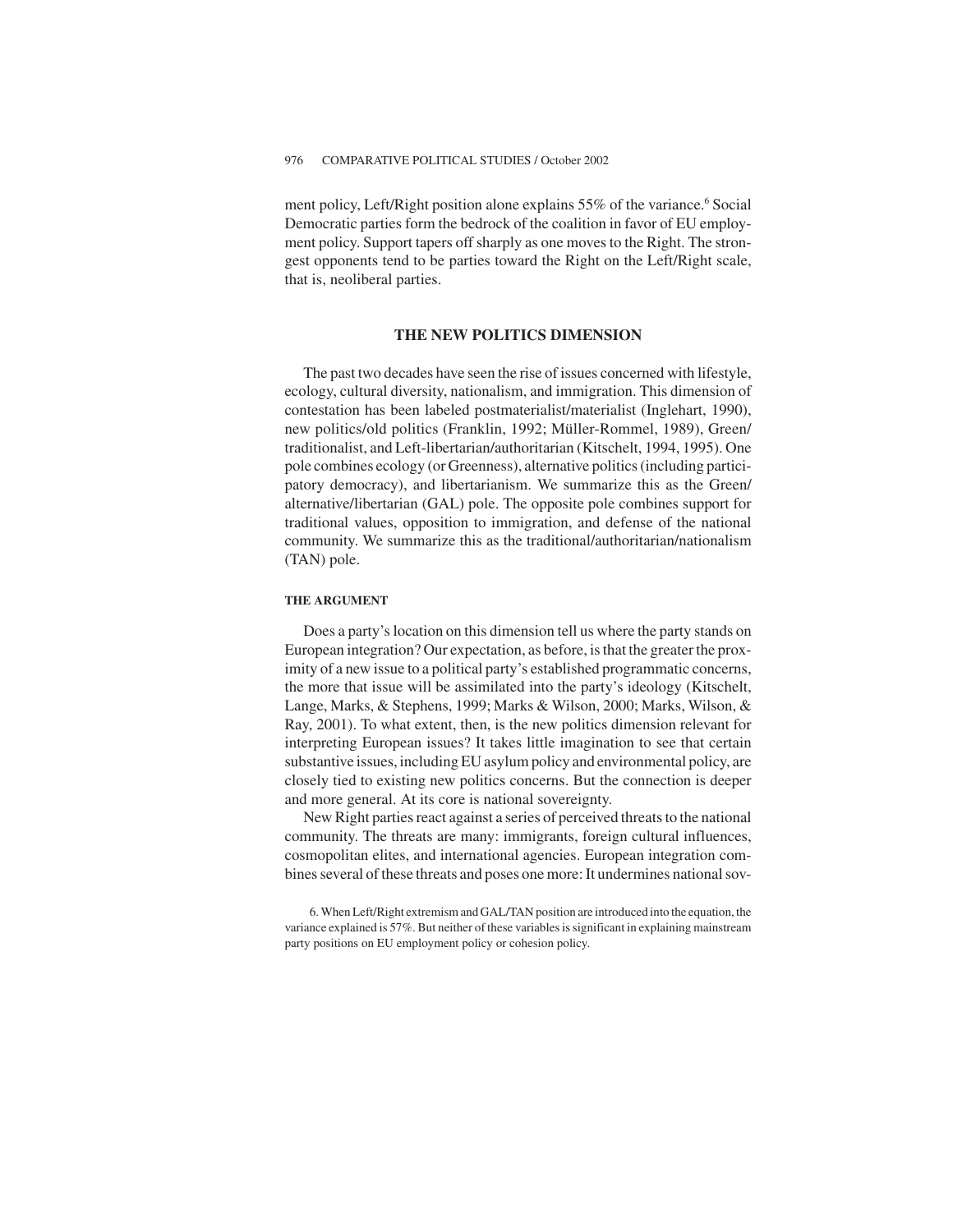ereignty. As scholars of European integration have long argued, one of the chief consequences of European integration is weakening the authority of national states (Börzel & Risse, 2000; Caporaso, 1996, 2000; Hooghe & Marks, 2001; Jachtenfuchs & Kohler-Koch, 1995; Marks, Hooghe, & Blank, 1996; Risse-Kappen, 1996; Schmitter, 1996; Stone Sweet & Sandholtz, 1997). This is a core idea of multi-level governance, and it is anathema to those on the radical Right, which is why parties toward the TAN pole strenuously oppose European integration.

Parties toward the GAL pole are not so deeply motivated. They are driven by specific policy goals rather than profound antipathies. On one hand, European integration offers a prospect of more encompassing environmental regulation and enhanced locational choice for individuals. On the other hand, it threatens to intensify regulatory competition, weaken democracy, and disempower public interest groups.

The new data we have at our disposal reveal how powerful the connection between new politics and European integration is. The standardized coefficients for the GAL/TAN dimension in Table 2 are uniformly large and highly significant. GAL/TAN exerts a strong, consistent, and, it must be said, largely overlooked effect on party positioning on European issues.

Figures 1 and 3 begin to tell the story underlying these associations. Parties on the radical Right have become by far the most Euro-skeptic of any party family. In 1988, their average level of support fell below that of the radical Left, and the gap widened in the late 1990s. Support for European integration falls off a cliff at the right-hand side of Figure 3 for parties that are positioned at 7 or more on our new politics scale. If one isolates the right-hand side of Figure 3 (i.e., taking parties that score 5 or more on the new politics scale), the association between support for European integration and new politics is  $-.63$ . With the exception of environmental policy ( $R = -.34$ ), the association between new politics and European integration is weak on the left side of Figure 3. Clearly, the TAN side of the new politics dimension drives the overall relationship.

## **DISCUSSION**

The relationship between the new politics dimension and support for European integration combines the following three subplots:

1. Parties near the TAN pole, that is, radical Right and Right-populist parties, are without exception highly Euro-skeptical, and their relative electoral weight within their national party systems has grown considerably during the past two decades.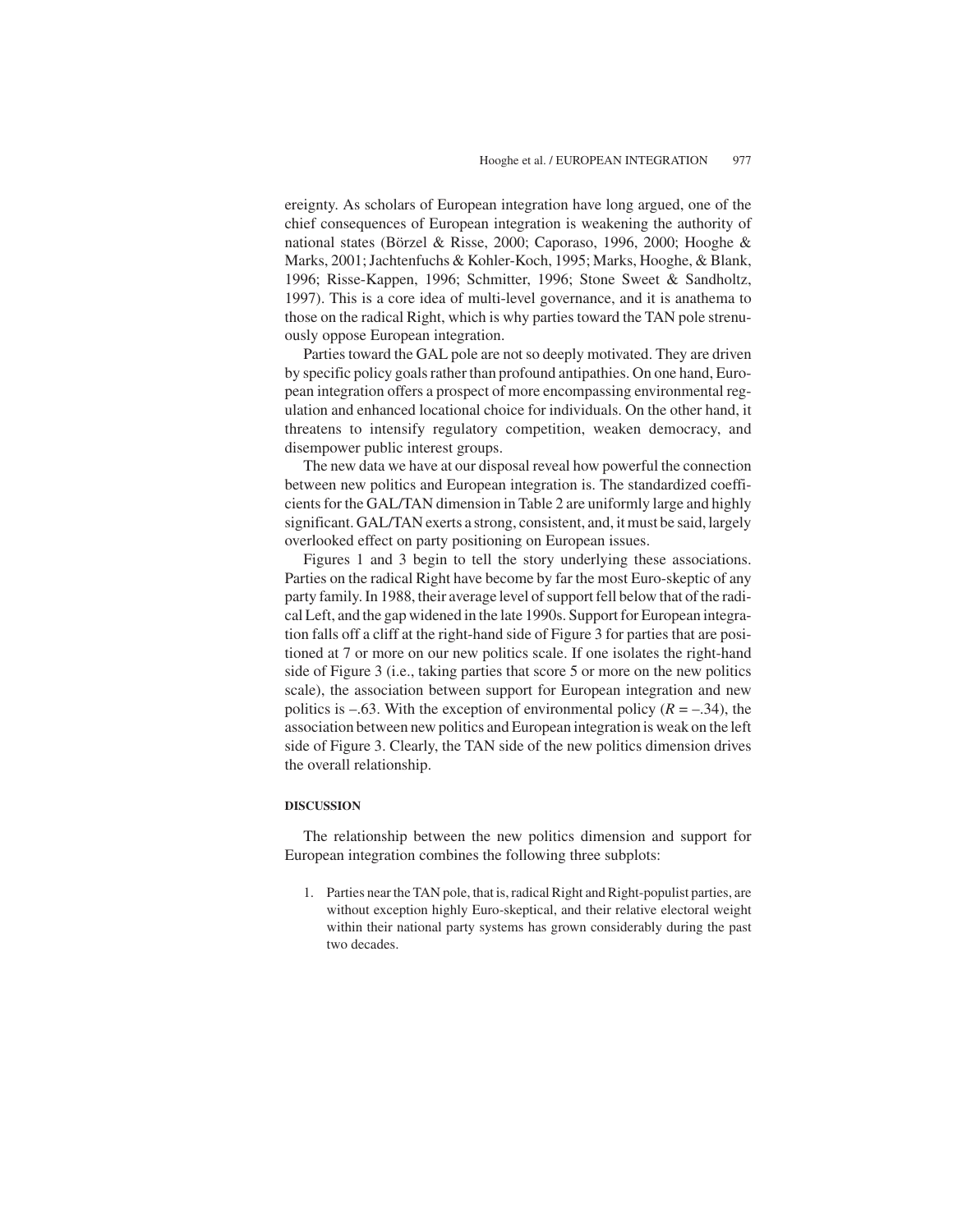

*Figure 3* **Positioning on selected EU policies, by new politics dimension, all parties in 1999 (***N* **= 125).**

The radical Right and populist-Right is the most Euro-skeptical party family. Their average score in 1999 on our 7-point scale is 1.92, with 4.0 being neutral. Common to all is a rejection of further political integration. They champion national sovereignty, and this leads them to favor at most an intergovernmental EU with retention of the national veto. The Flemish Bloc wants the EU to be "a confederate body for cooperation in economic matters, the fight against crime, defence, foreign policy, and other matters of common interest," and it "rejects a European superstate that is too centralist and too bureaucratic" (http://www.vlaams-blok.be, accessed on August 8, 2001). In the slogan of the French National Front, the radical Right supports a "Europe des patries." Most radical Right parties reject supremacy of EU law over national law, and they oppose EU parliamentary powers. The National Front wants to "restore the supremacy of French law over European law so that no European text can be imposed on the French without previously voted as a national law" (http://www.front-national.com/programme, accessed on August 8, 2001). The Danish People's Party "would like decisions in the EU to be made by the Council of Ministers in order that the European Parliament's own powers are reduced. The Danish People's Party would preferably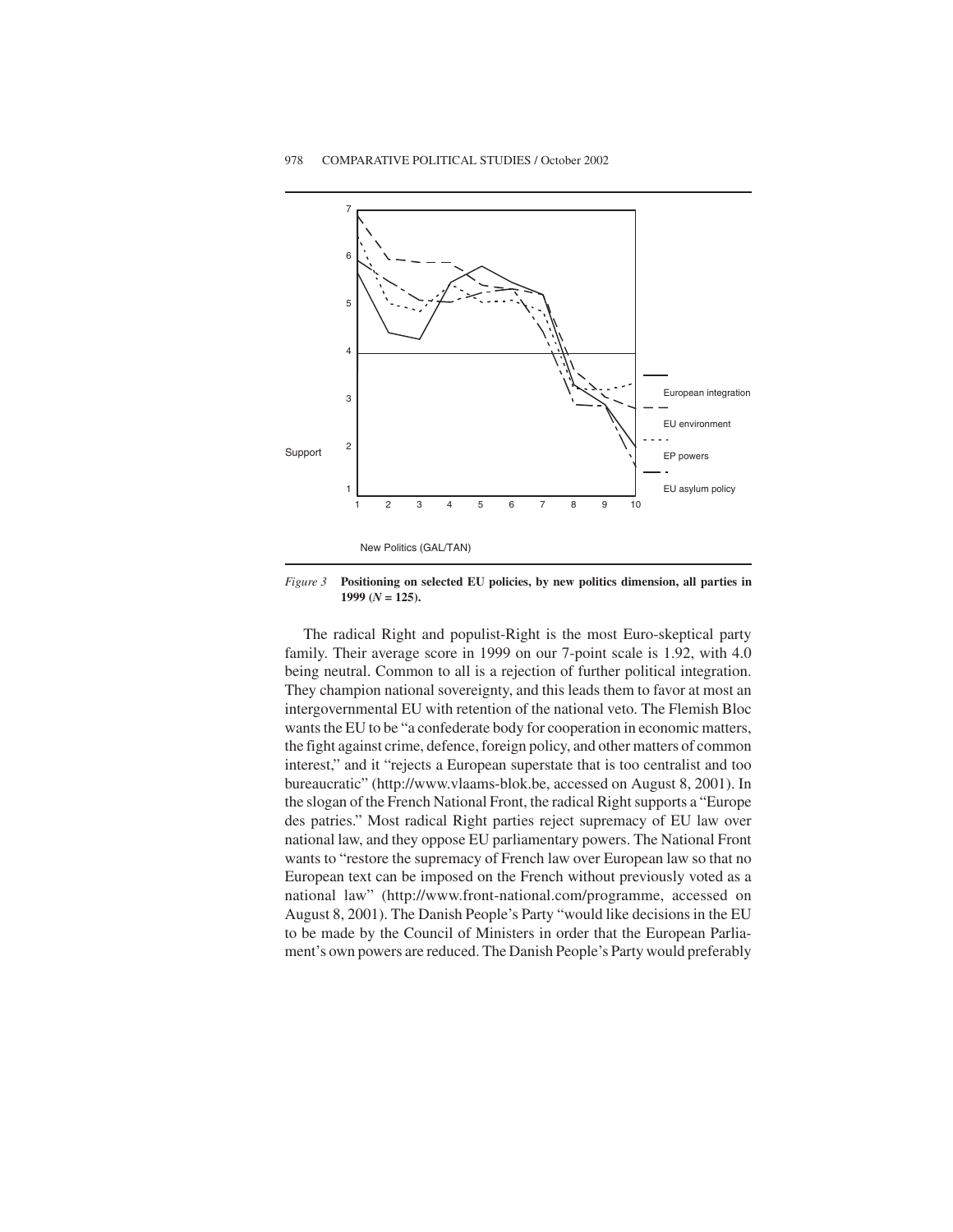like to see the European Parliament closed down" (program of the Danish People's Party, cited in Benedetto, 2001).

Euro-skepticism sometimes encompasses economic integration as well. While the Danish People's Party, the Austrian Freedom Party, and the Flemish Bloc support free trade and the single market in Europe, others such as the French National Front and the Italian National Alliance have reservations. In the language of the National Front,

the Europe of Brussels and Maastricht is a machine that crushes nations and people; it generates unemployment, a fixation with fiscal discipline, bureaucracy, and recession. Power is in the clutches of a handful of anonymous and irresponsible senior officials, who impose the homogenization of our legislation, put downwards pressure on our social systems, open borders to low-price imports and world-wide immigration, and force our integration in a new economic and political world order wholly dominated by the United States. (http:// www.front-national.com/programme, accessed on August 8, 2001)

During the 2002 French presidential elections, Jean-Marie Le Pen announced that if he were elected, France would negotiate withdrawal from the EU (program of the French National Front, http://195.246.155.17/, accessed on May 15, 2002).

The views of the radical Right on Europe are an extension of their basic orientations. In the words of Le Pen (cited in Shields, 1995), "my European program is an exact extrapolation of the national program of the Front National" (p. 27). Since the 1980s, the Austrian Freedom Party's electoral campaigns have consistently forged connections between the threat to national identity, overforeignization (*Überfremdung*) and immigrant criminality, political and social corruption in Austria, and the arrogance of the EU (Luther, 2001). Nationalism, anti-immigration, and traditionalism go hand in hand.

European integration has mobilized the nationalist proclivities of the Austrian Freedom Party, the National Front, and new Right parties generally. These parties claim to speak for national pride and the silent majority of the nation—the electorally successful claim of the Austrian Freedom party is, "Wir Sagen Was Ihr Denkt" (we say what you think). The commitment of these parties to nationalism is prior to their commitment to authoritarianism. Radical Right and Right-populist parties are proud to call themselves national parties, whereas they reject the epithet *authoritarian*.

The Euro-skepticism of these parties is strongly linked to their opposition to immigration. They see themselves as defending national community and culture against foreigners (Betz, 1994; Betz & Immerfall, 1998; Hainsworth, 1992; Karapin, 1998; Kitschelt, 1995). In the June 1999 parliamentary elec-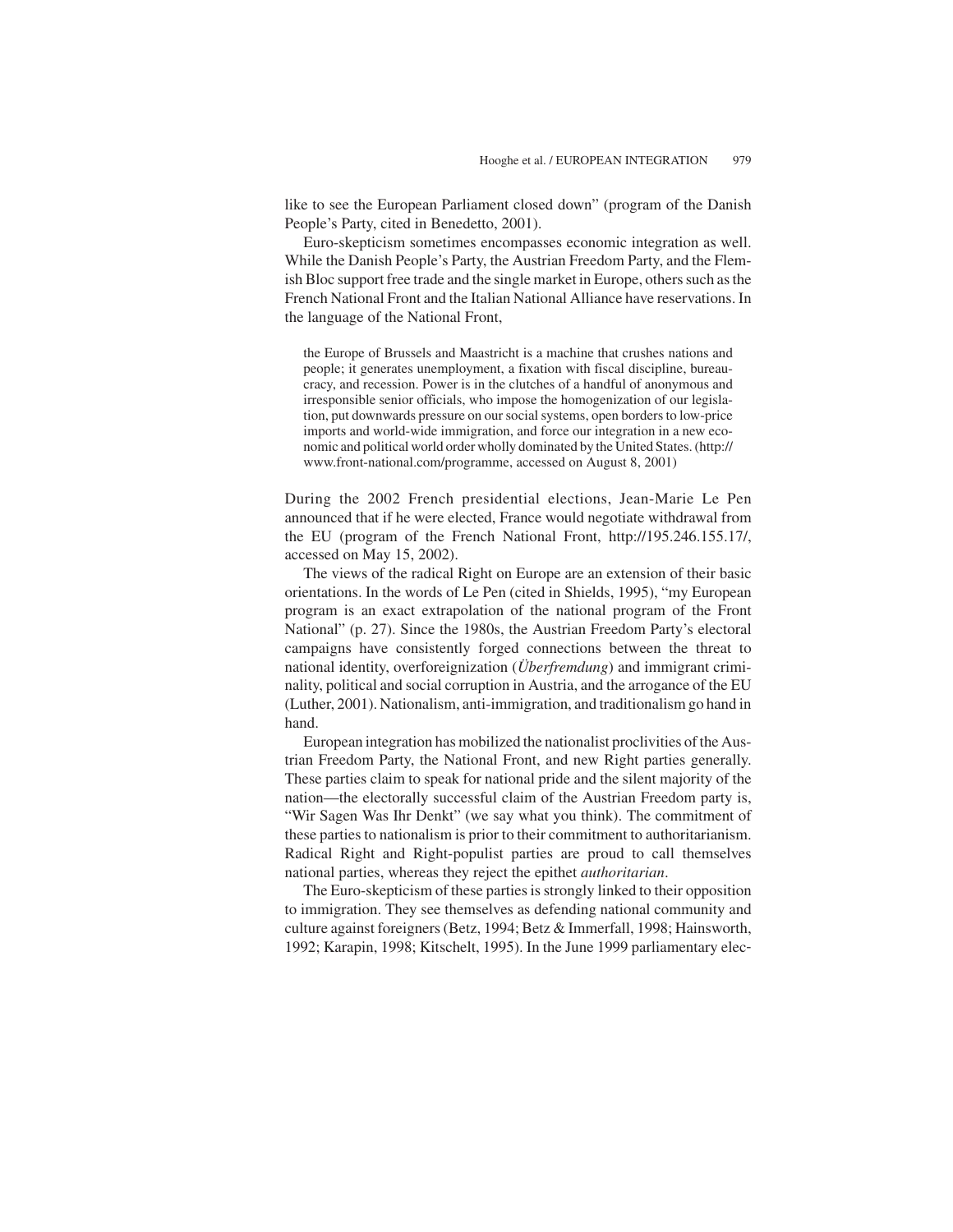tions, the Flemish Bloc's campaign theme was "Baas in eigen land" (in charge of our own country)—an update of their earlier slogan "Eigen Volk Eerst" (own people first). In the Netherlands, the radical-Right List Pim Fortuyn charged that "Nederland is vol" (the Netherlands is full). Antiimmigrant sentiment leads these parties to oppose free movement of persons in the single market, a concern that has intensified with prospective enlargement to the East. Jörg Haider, leader of the Austrian Freedom party, has opposed enlargement to the countries on Austria's eastern border: "From the moment we open our borders, 200,000 people will come here, settle, and look for jobs" (*Economist*, 1998, p. 55). Others, such as the National Front, tie cooperation with former communist countries to a strict immigration policy. The National Front rejects the Schengen rules and wants to reestablish full French control over its borders to keep out international crime, immigration, and terrorism. This is also the line of the two Right-populist breakaway Gaullist parties—former French Gaullists heavyweight Charles Pasqua's Rassemblement pour la France<sup>7</sup> and Philippe de Villiers's Mouvement pour la France, a breakaway from the French Gaullists and the liberal Union Démocratique Française (Flood, 1997; Hermet et al., 1998; Messina, 2001). The Mouvement pour la France (cited in Benedetto, 2001) proposes to abolish Schengen, reestablish French border controls, and repatriate non-European immigrants because a "multicultural society gravely menaces national identity.... Non-European foreigners in France should choose between assimilation or gradual repatriation." The Flemish Bloc, too, demands stricter European border controls to prevent immigration from outside Europe (especially North Africa and Turkey), and it wants to send back non-European immigrants (http://www.vlaams-blok.be; Messina, 2001).

Their suspicion of European integration is also rooted in traditional values. The National Alliance, for example, criticized the EU Charter of Fundamental Rights approved at the Nice intergovernmental conference in December 2000 for emphasizing rights rather than duties and for implicitly supporting "alternative family patterns" that "threaten the natural family, composed of man and woman, and this should be safeguarded in its integrity."8

Radical Right and Right-populist parties make up the largest reservoir of opposition to European integration. They anchor the association between GAL/TAN position and European integration. But GAL/TAN location does

7. Not coincidentally, Rassemblement pour la France is the name of the party created around Charles de Gaulle in the first days of the Fourth Republic.

8. "Documento della Delegazione di Alleanza Nazionale al Parlamento Europeo relativo alla Carta dei diritti fondamentali, alla riforma istituzionale ed all'allargamento dell'Unione Europea" (cited in Benedetto, 2001).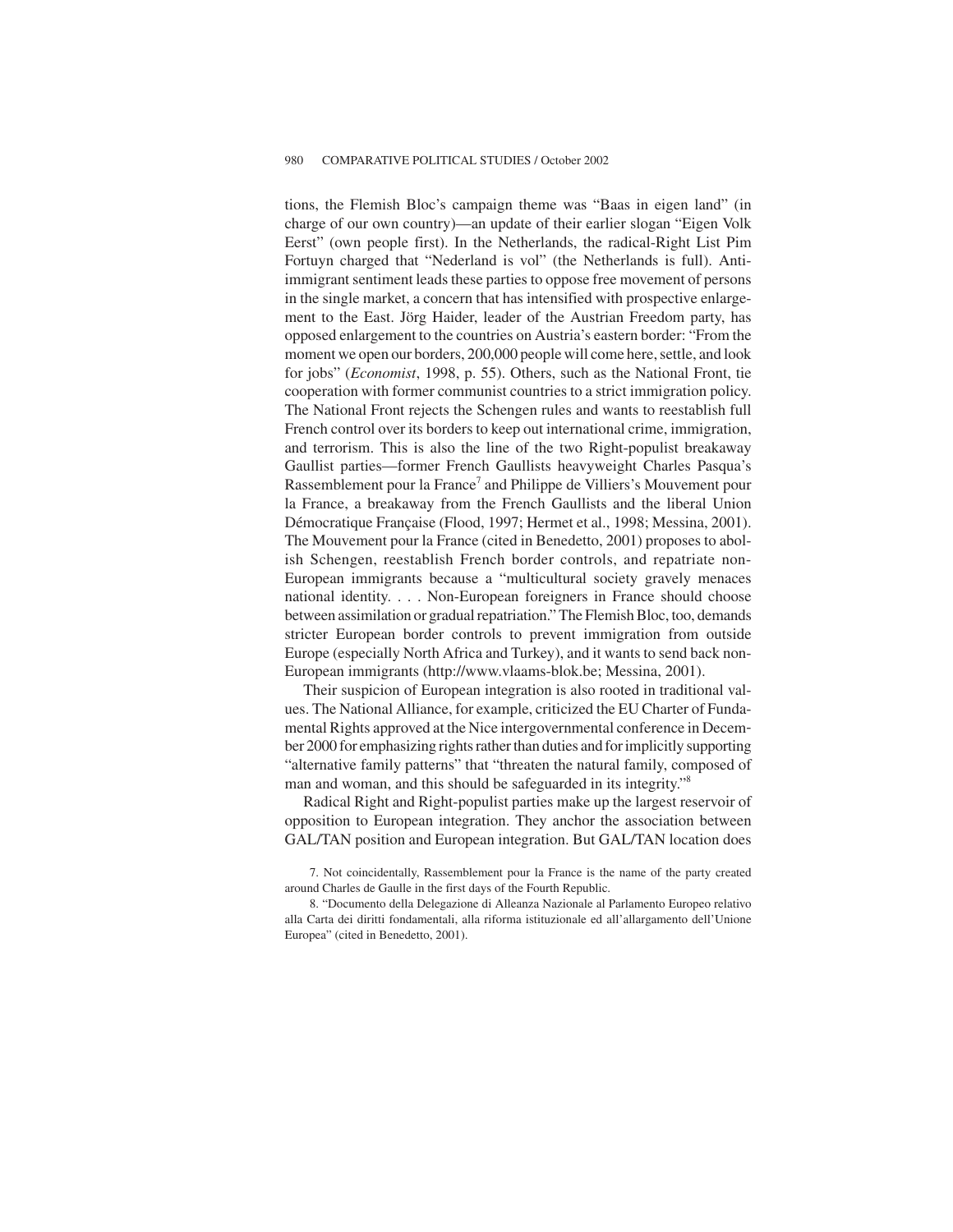more than predict the position of parties on the extreme Right. It also predicts the positioning of conservative parties on European issues, as we describe next.

2. Conservative parties with a TAN inclination tend to be Euro-skeptical. The new politics dimension efficiently distinguishes among anti-integration and pro-integration mainstream party families.

Unlike radical Right parties, which are defined by their extreme location on the new politics dimension, conservative parties are distinguished mainly by their stance on the Left/Right dimension. However, several conservative parties, including the British Conservative Party, the Portuguese Popular Party, the Irish Fianna Fail, the French Gaullists, and more recently, Forza Italia, have a TAN orientation. The French Gaullists and Forza Italia have, from their founding, been expressly national parties. The Conservative Party, building on its Tory heritage, has always emphasized the unity of the British nation against peripheral nationalism, disestablished churches, and, during the 20th century, class conflict analyses (Baker, Gamble, Ludlam, & Seawright, 1997; Flood, 1997; Sowemimo, 1996).

While they are not so extreme as radical Right and Right-populist parties, these conservative parties defend national culture, the national community, and national sovereignty against the influx of immigrants, against competing sources of identity within the state, and against external pressures from other countries and international organizations. The French conservative Right has consistently condemned EU immigration and asylum policy as being too lax (Flood, 1997). Forza Italia explicitly rejects "a universal, multi-racial society that is rooted in the markets" in favor of a "Christian" model of society based on the "primacy of the nation understood in the romantic sense, as a nucleus and base of values, religion, culture, language, dress and tradition" (cited in the *Financial Times*, 2000, p. 2). Philippe Séguin, a leading voice of the French Gaullists, put it this way:

A European consciousness does exist, and it can serve as a basis for a broad community of peoples. What does not exist is a single, homogeneous European people with some collective will to found a vast multinational state. We do have a European consciousness, but we do not have a European national feeling. So much the better. (Séguin, 1993, cited in Flood, 1997, p. 16)

The national orientation of these parties has an unambiguous bottom line for their position on European integration: The national state should defend its legitimate sovereign right to govern persons living in its territory. Euro-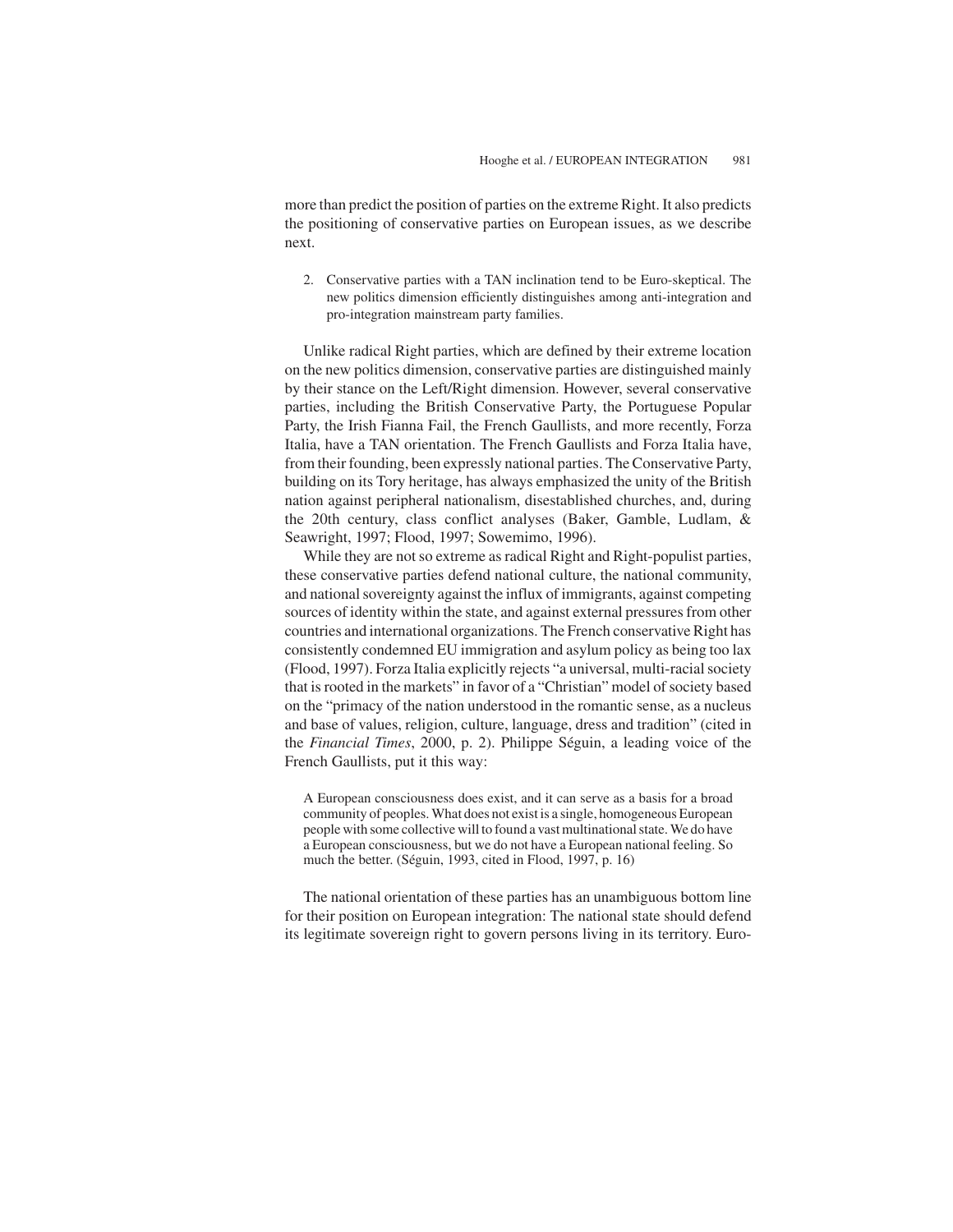skeptical voices in conservative parties rarely seek withdrawal from the EU, but they argue for a looser confederation that includes as much of Europe as possible, "from the Atlantic to the Urals," in Charles de Gaulle's words.

Conservative parties in Britain and France are riven by a struggle between nationalists and neoliberals about the future of the EU.<sup>9</sup> Nationalists oppose any dilution of national sovereignty, but neoliberals are prepared to limit national control if necessary for economic integration. This clash has dominated the internal politics of the British Conservative Party since the Maastricht Treaty (Baker et al., 1997; Baker, Gamble, & Seawright, 1999; George, 1998; Whiteley, 1998; Whiteley, Seyd, Richardson, & Bissell, 1994). After the 1997 national election, anti-Europeans gained the initiative, but pro-Europeans nipped at their heels. One result was to alienate the party from its traditional constituency—affluent, educated, middle-class voters whose pragmatic pro-European attitudes fit uncomfortably with the party's principled Euro-skepticism (Evans, 1998, 1999). Yet in the wake of the Conservatives'decisive defeat in the June 2001 national election, a pro-European neoliberal candidate lost to a Euro-skeptic, nationalist candidate in the party's leadership contest. Similar disagreements in the French Gaullists propelled two staunchly anti-Europeanist factions to breakaway in the early 1990s (Flood, 1997). According to Peter Mair (2000), these cases "typif[y] a more general phenomenon, whereby Europe forces fissures inside parties which may then eventually be released in further fractionalization within national parliaments and national electoral arenas" (p. 36). Given the endemic conflict between neoliberalism, oriented on the Left/Right dimension, and nationalism, oriented on GAL/TAN dimension, we hypothesize that conservative parties are particularly prone to such fissures.10

One must refer to the GAL/TAN dimension to explain how conservative parties position themselves on issues arising from European integration. Our data reveal that the EU positioning of mainstream parties generally is strongly associated with the location of these parties on the GAL/TAN dimension. For 1999, the correlation between mainstream parties' positions on the GAL/TAN dimension and European integration is –.45. As one would expect, the relationship is yet stronger when one examines policy areas where

9. Other conservative parties have been less nationalist. Scandinavian conservative parties have defined themselves mainly in Left/Right terms, in opposition to Social Democracy, rather than as national parties (Ljunggren, 1988). These parties were unable to develop a strong national base in the countryside, with the result that the Left, not the Right, has been most successful in appropriating national symbols. Conservatism in Spain and Greece has striven to distance itself from its pre-democratic tradition, which combined reaction and nationalism.

10. Conflict within political parties is a vital element of party response to European integration, which we cannot pursue in the scope of this article.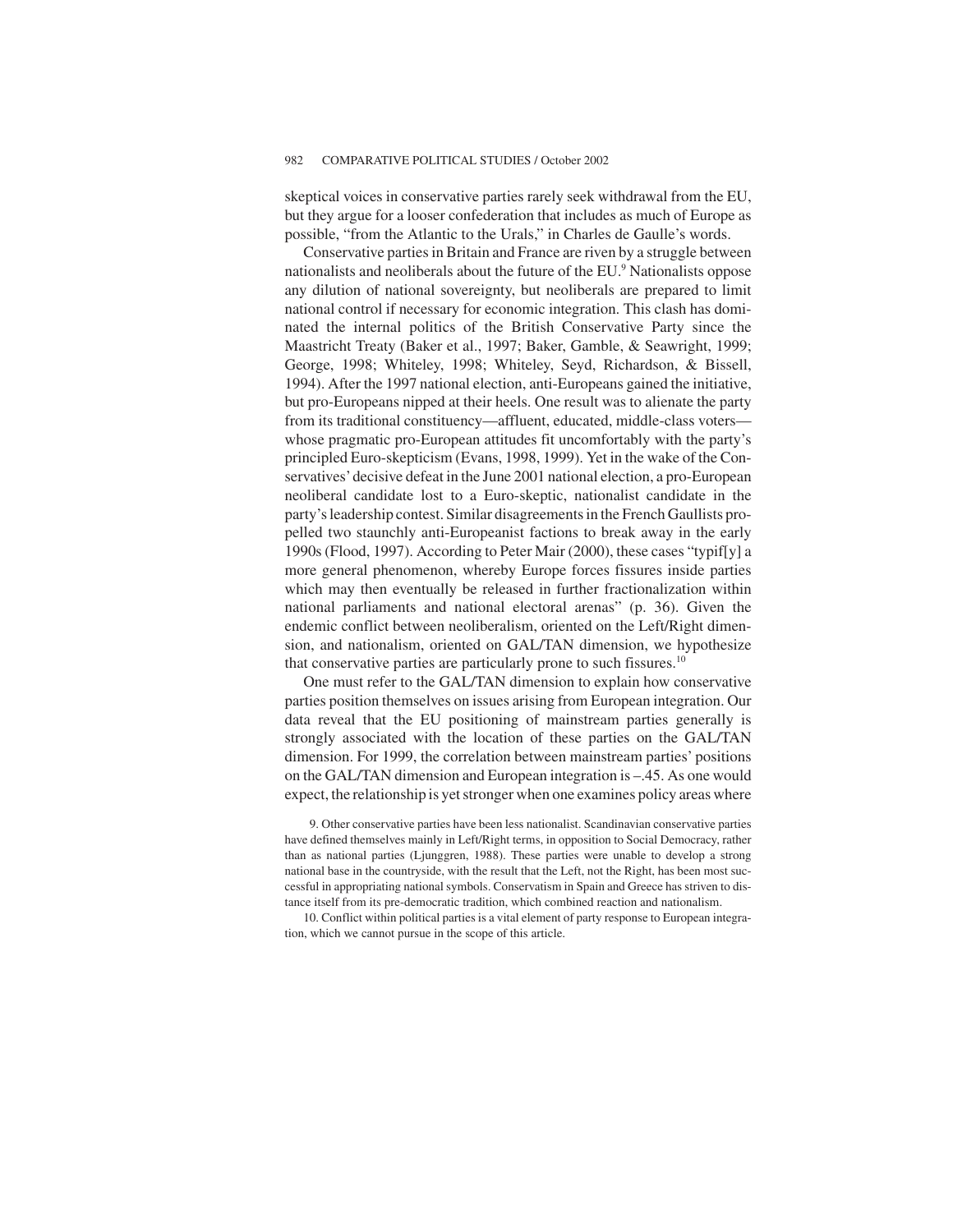integration involves loss of national authority, such as strengthening the European Parliament and developing a European asylum policy. The associations remain very strong and significant when one controls for the Left/Right dimension of contestation. Hence, the new politics dimension not only structures orientations to European integration among parties on the TAN side; it also structures party positioning in the major party families.

3. Green parties, located toward the GAL pole, have become more integrationist. This strengthens the association between the new politics dimension and support for European integration.

Opposition to European integration among TAN-leaning parties is not reciprocated by enthusiastic support among GAL parties. The mainstay of the GAL side, Green Parties, are equivocal about European integration. Green wariness about the lack of democratic transparency in the EU impedes general support (4.6 on a 7-point scale). As Elizabeth Bomberg (1998) observes, "Greens in Europe . . . face a strategic paradox: the incentives to work through the EU are great, yet how can they work through institutions that inherently violate green principles?" (p. 4; Rüdig 1996, p. 268). However, it is the Green Parties that have become the strongest supporters of European environmental policy (6.6 on a 7-point scale). Green parties also generally support strengthening the European Parliament (5.6 on a 7-point scale, second only to the Liberals).

A major determinant of Green Party positioning on European integration is the relative weight of pragmatic ("realo") versus principled ("fundi") tendencies. A second, related, influence is whether the party is purely environmentalist or combines Green and radical-Left views (Bomberg, 1998; Christensen, 1996). The more reformist and environmentalist a Green Party is, the more likely it is to support European integration.

In recent years, reformism has been ascendant in the larger Green Parties, including the influential German Greens. Back in 1984, the German Greens condemned European integration in sweeping terms as an attempt to create a European superpower. By the early 1990s, their position was more complex. Four Green Members of the European Parliament challenged the Maastricht Treaty in the German Constitutional Court on the grounds that it violated "eternal" German constitutional principles of "federalism" and "democracy" (Rüdig, 1996, p. 264).<sup>11</sup> But the party also made clear that it supported European integration in principle: "Especially in view of increasing nationalistic

11. The court rejected their claim but stated that further development of the EU had to be in step with the strengthening of democratic institutions.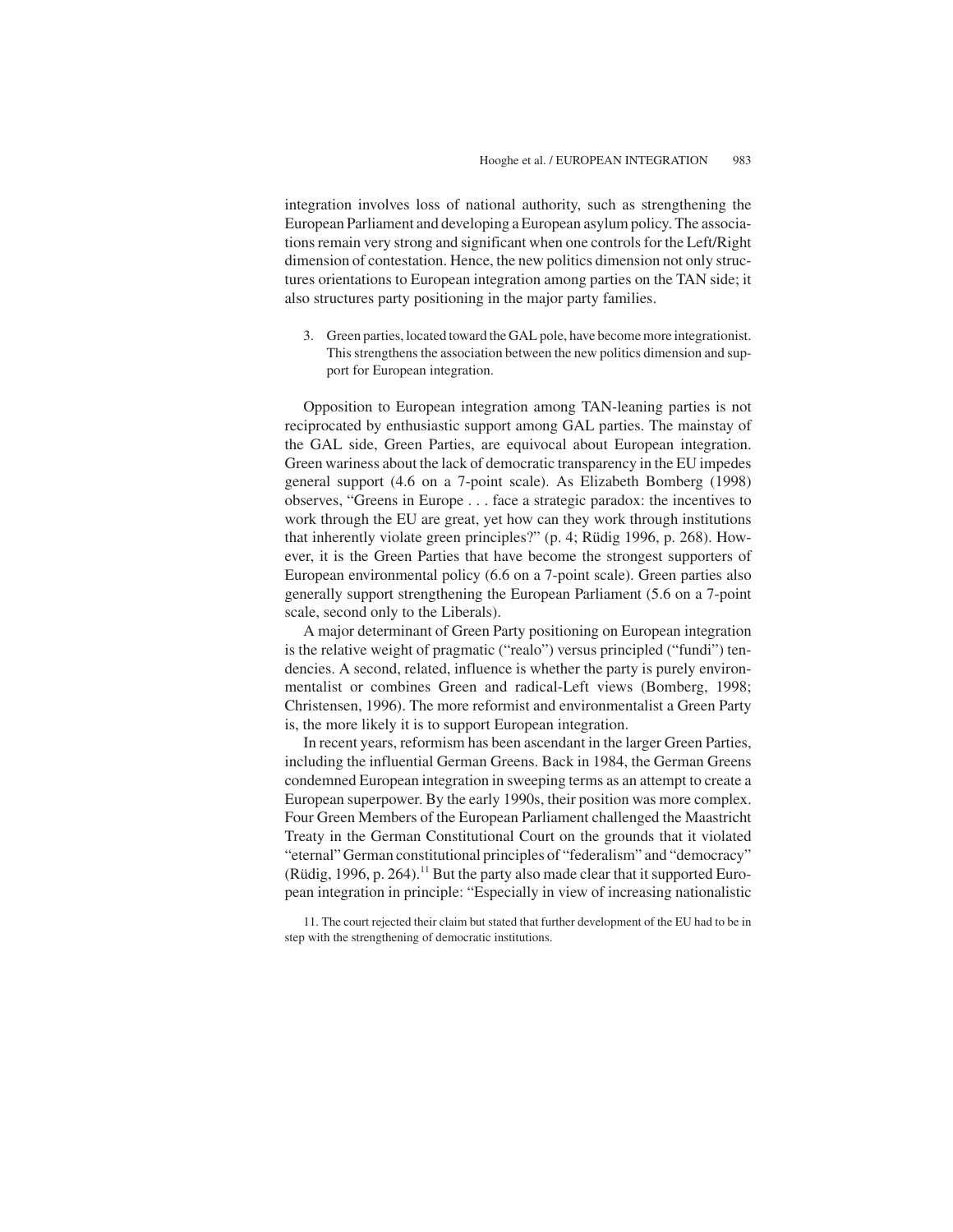and racist opinions and attacks in Germany and elsewhere, the Greens emphasize the importance and necessity of European integration" (policy statement of the Land Council, October 1992, cited in Rüdig, 1996, p. 263).

The French Greens have moved in the same direction. The Maastricht referendum of September 1992 precipitated an intense debate in Les Verts and Génération Ecologiste—the former straddling the issue and the latter recommending a yes vote (Rüdig, 1996). Poor results in subsequent national and European elections strengthened the pragmatic, pro-European wings of both parties (Bomberg, 1998; Hermet et al., 1998). Daniel Cohn-Bendit led Les Verts in the 1999 European Parliamentary elections on a manifesto that was expressly pro-integration.

All Green Parties, except the Irish and Swedish parties, have moderated their Euro-skepticism. It is no coincidence that these two small parties have a strong new Left current. Increasing support for European integration has been most pronounced in the larger Green Parties, particularly the Austrian, Dutch, Finnish, French, and German Greens.

Green parties are most favorably disposed to European integration where it touches their substantive commitment to protect the environment, strengthen democracy, and liberalize immigration law. These parties take pro-integration positions on the environment, strengthening the European Parliament, and asylum, and it is on precisely these issues that GAL/TAN location exerts the strongest influence relative to variables reflecting a party's Left/Right location (see Table 2).

The new politics dimension of contestation structures party positions on European integration because TAN parties are so deeply opposed. On the GAL side, Green Parties have become more favorably disposed to European integration in the 1990s, and we hypothesize that they have done so to the extent they are pragmatic rather than fundamentalist and Green rather than Red-Green.

### **CONCLUSION**

We began by asking whether support for European integration is structured by two dimensions of contestation that predominate within EU member countries, and we can now answer that indeed it is. By disaggregating European integration into component policies, a detailed, explicable pattern of support and opposition comes into view. The programmatic convictions that constrain party positioning in domestic political arenas also constrain party positioning on European integration.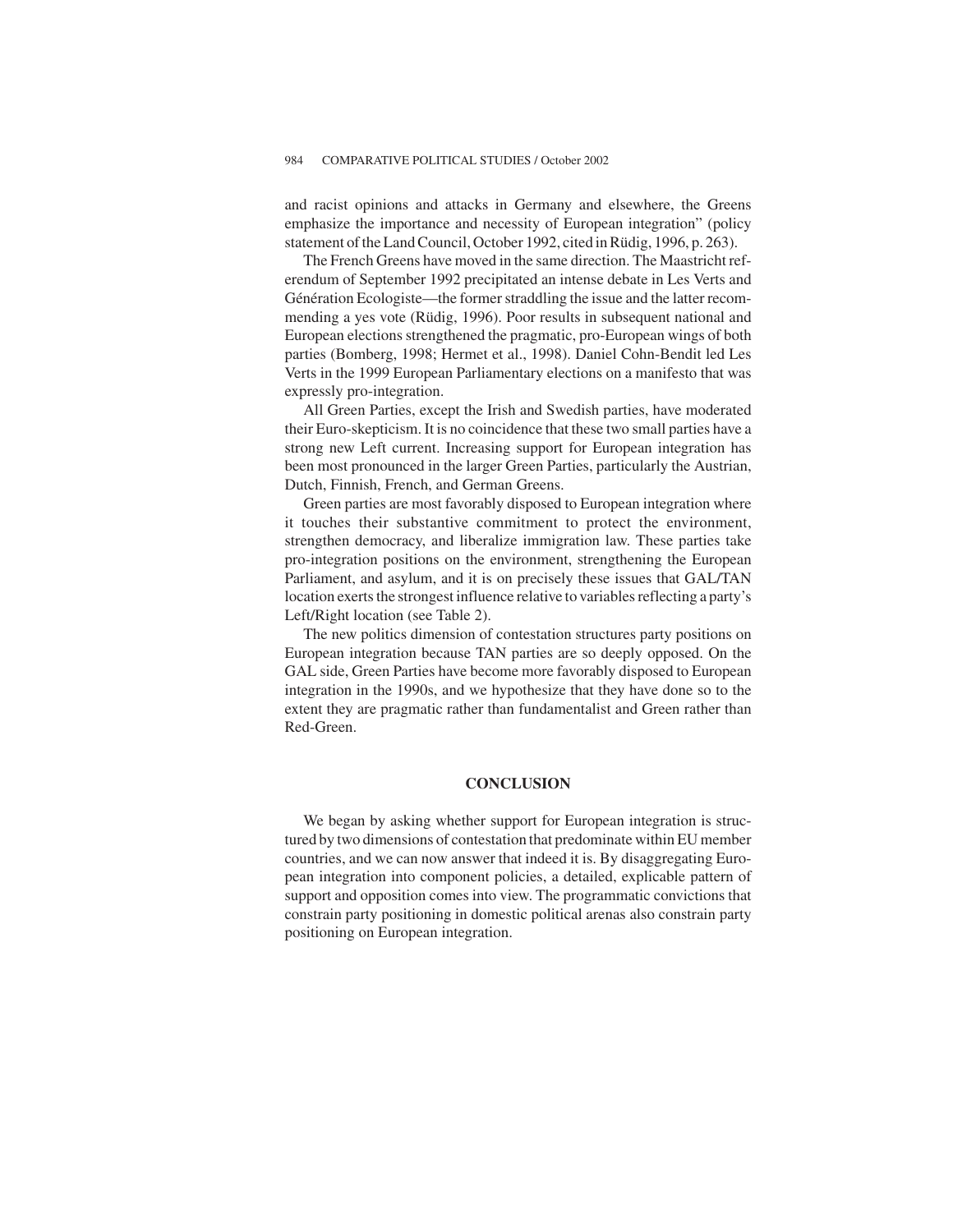We find that the conventional Left/Right dimension—summarizing contestation about political control of the economy—structures European integration. Political parties located toward the Left extreme and the Right extreme—peripheral parties—are significantly more Euro-skeptical than parties toward the Center. The influence of Left/Right extremism is demonstrably not a facet of either weak electoral performance or exclusion from government.

Does Left/Right location influence support for European integration in linear fashion? We find that it does, but the effect is strongest on issues that involve the basic choice between a neoliberal Europe and European regulated capitalism. Party positions on EU environmental policy, EU cohesion policy, and EU employment policy are constrained by location on the Left/Right dimension. Social Democratic Parties that were merely lukewarm on the market-making project of the 1980s provide strong support for European integration in these policy areas.

The most important finding of our research is that the new politics dimension of party competition, ranging from GAL to TAN, powerfully structures variation on issues arising from European integration. The association is strongest at the TAN pole, reflecting the strength of nationalism among radical Right parties. However, the new politics dimension also influences the positions of major parties. We find strong associations between party score on the GAL/TAN dimension, overall support for European integration, and support for particular aspects of European integration, including environmental policy, asylum policy, and strengthening the European Parliament.

Given the lack of attention to this factor in our own previously published work and in the work of others, the strength of the new politics dimension is unexpected. We included a question on the new politics dimension in our survey on the hunch that it might be related to EU party positioning, but we had no idea that it would overshadow the Left/Right dimension. Perhaps we were not listening clearly enough to the insight that first sparked our interest in the effect of the Left/Right dimension: European politics is domestic politics by other means.

Our analysis of this phenomenon is no more than a first cut. There is much more to find out, particularly about how European integration plays back on domestic contestation. Does European integration bring some aspects of the new politics dimension to the fore while de-emphasizing others? Will European integration inject the issue of national sovereignty into party competition? Will this strengthen political parties near the TAN pole? We can only speculate about these basic questions arising from our analysis. What we can predict, however, is that future research on support for European integration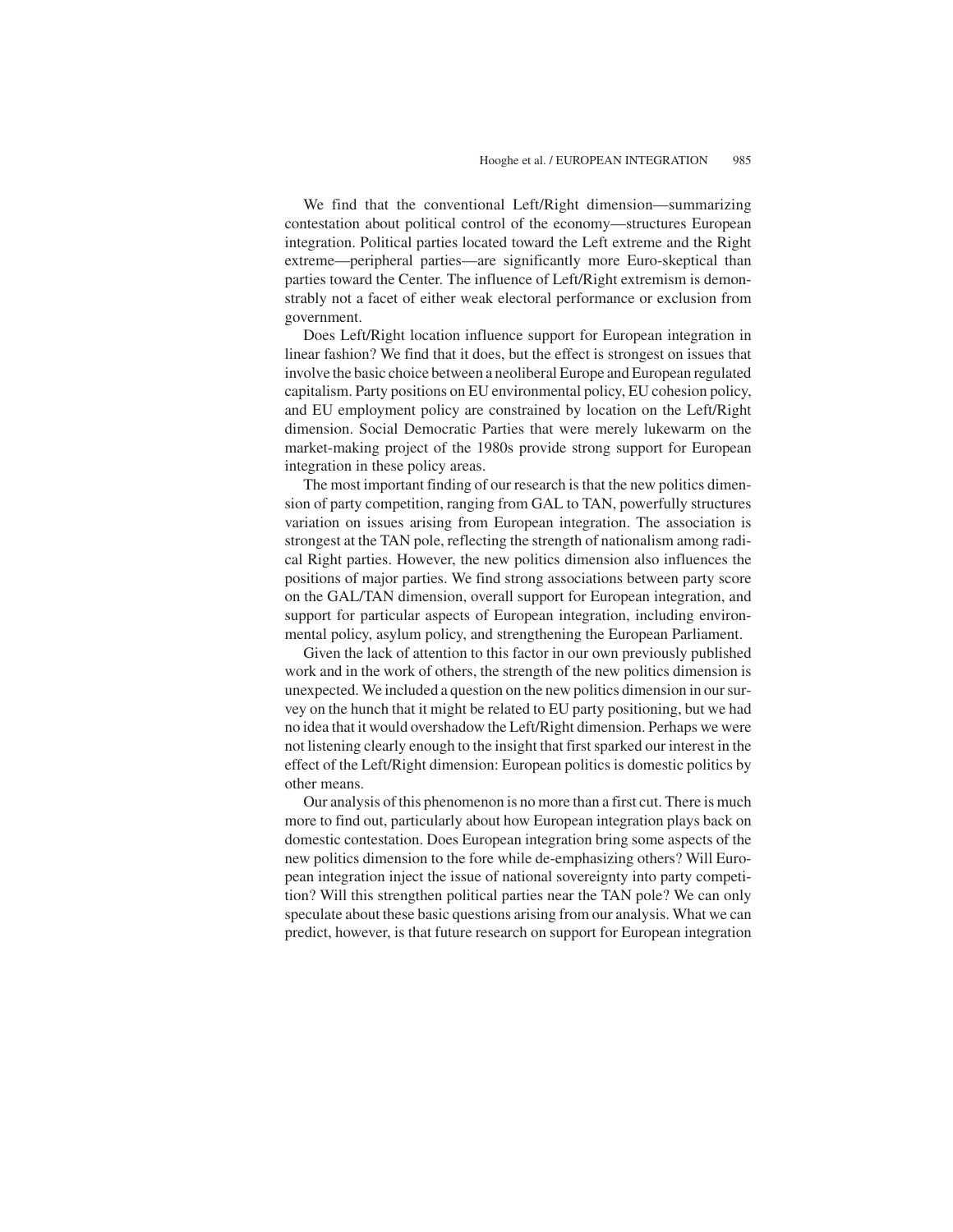will investigate the new politics dimension of contestation as intently as it has investigated the Left/Right dimension.

## **REFERENCES**

- Baker, David, Gamble, Andrew, Ludlam, Steve, & Seawright, David. (1997, August-September). *The 1994/96 Conservative and Labour Members of Parliament Surveys on Europe: The data compared*. Paper presented at the annual meeting of the American Political Science Association, Washington, DC.
- Baker, David, Gamble, Andrew, & Seawright, David. (1999, August-September). *Open regionalism or national political economy? New Labour and a Conservative consensus on the EU?* Paper presented at the annual meeting of the American Political Science Association, Atlanta, GA.
- Benedetto, Giacomo. (2001, May-June). *Scepticism and its antithesis: The case of Eurosceptics in the European Parliament*. Paper presented at the meeting of the European Community Studies Association, Madison, WI.
- Berlusconi's immigration policy rings alarm bells. (2000, April 1). *Financial Times*, p. 2.
- Betz, Hans-Georg. (1994). *Radical right-wing populism in Western Europe*. New York: St. Martin's.
- Betz, Hans-Georg, & Immerfall, Stefan. (Eds.). (1998). *The new politics of the Right: Neopopulist parties and movements in established democracies*. New York: St. Martin's.
- Beyers, Jan, & Kerremans, Bart. (2001). Diverging images of consensus: Belgium and its view on European integration. In K. Goldmann & K. Gilland (Eds.), *Nationality versus Europeanisation: The national view of the nation in four EU countries*(pp. 126-165). Stockholm: Stockholm University.
- Bomberg, Elizabeth. (1998). *Green Parties and politics in the European Union*. London: Routledge.
- Börzel, Tanja, & Risse, Thomas. (2000). Who is afraid of a European federation? How to constitutionalize a multi-level governance system? In Christian Joerges, Yves Mény, & J. H. H. Weiler (Eds.), *What kind of constitution for what kind of polity? Responses to Joschka Fischer* (pp. 45-59). Florence, Italy: European University Institute.
- Caporaso, James A. (1996). The European Union and forms of state: Westphalian, regulatory or post-modern? *Journal of Common Market Studies*, *34*, 29-52.
- Caporaso, James A. (2000). Changes in the Westphalian order: Territory, public authority, and sovereignty. *International Studies Review*, *2*, 1-28.
- Christensen, Dag Arne. (1996). The left-wing opposition in Denmark, Norway, and Sweden: Cases of Europhobia? *West European Politics*, *19*, 526-546.
- Evans, Geoffrey. (1998). Euroscepticism and conservative electoral support: How an asset became a liability. *British Journal of Political Science*, *28*, 573-590.
- Evans, Geoffrey. (1999). Europe: A new electoral cleavage? In Geoffrey Evans & Pippa Norris (Eds.), *Critical elections: British parties and voters in long-term perspective* (pp. 207-222). London: Sage.
- Flood, Christopher G. (1997, August-September). *Euroscepticism in the politics of the British and the French Right: A comparison*. Paper presented at the annual meeting of the American Political Science Association, Washington, DC.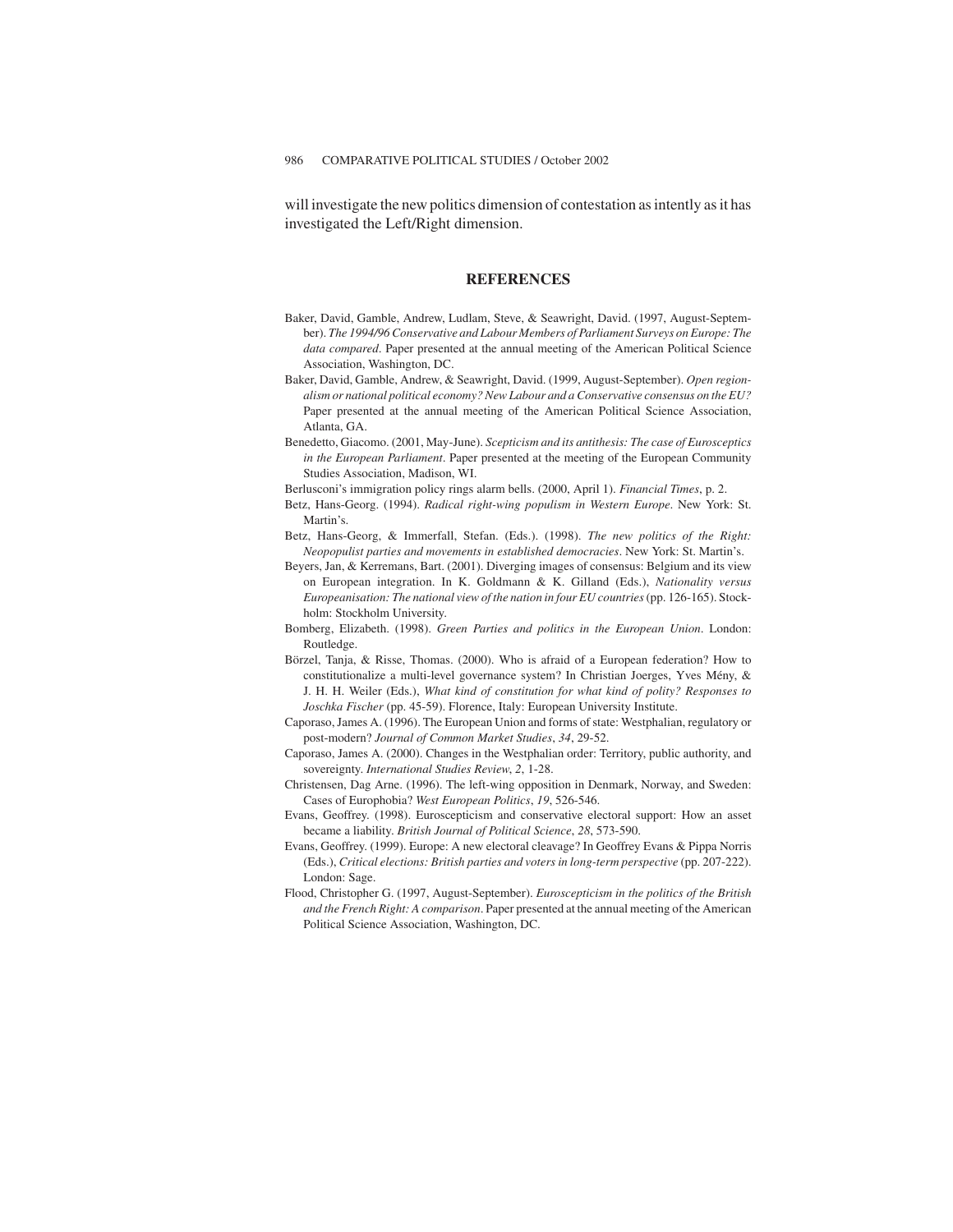- Franklin, Mark. (1992). The decline of cleavage politics. In Mark Franklin, T. Mackie, & Henry Valen (Eds.), *Electoral change: Responses to evolving social and attitudinal structures in Western countries*. Cambridge, UK: Cambridge University Press.
- Gabel, Matthew, & Hix, Simon. (2002). Defining the EU political space: An empirical study of the European elections manifestos, 1979-1999.*Comparative Political Studies*, *35*, 934-964.
- George, Stephen. (1998). *The intellectual debate in Britain on the European Union* (Research and Policy Paper No. 5). Paris: Notre Europe.
- Haas, Ernst. (1958). *The uniting of Europe*. Stanford, CA: Stanford University Press.
- Hainsworth, Paul. (Ed.). (1992). *The extreme Right in Europe and the United States*. New York: St. Martin's.
- Hermet, Guy, Hottinger, Julian Thomas, & Seiler, Daniel-Louis. (Eds.). (1998). *Les partis politiques en Europe de l'ouest*. Paris: Economica.
- Hix, Simon. (1995a). Parties at the European level and the legitimacy of EU socio-economic policy. *Journal of Common Market Studies*, *33*, 527-553.
- Hix, Simon. (1995b). *Political parties in the European Union system: A "comparative politics approach" to the development of party federations*. Unpublished doctoral thesis, European University Institute, Florence, Italy.
- Hix, Simon. (1999a). Dimensions and alignments in European Union politics: Cognitive constraints and partisan responses. *European Journal of Political Research*, *35*, 69-125.
- Hix, Simon. (1999b). *The political system of the European Union*. London: Macmillan.
- Hix, Simon, & Lord, Christopher. (1997).*Political parties in the European Union*. New York: St. Martin's.
- Hooghe, Liesbet, & Marks, Gary. (1996, March). *Birth of a polity: The struggle over European integration*. Paper presented at the 10th International Conference of Europeanists, Chicago.
- Hooghe, Liesbet, & Marks, Gary. (1999). Making of a polity: The struggle over European integration. In Herbert Kitschelt, Peter Lange, Gary Marks, & John Stephens (Eds.), *Continuity and change in contemporary capitalism* (pp. 70-97). Cambridge, UK: Cambridge University Press.
- Hooghe, Liesbet, & Marks, Gary. (2001). *Multi-level governance and European integration*. Boulder, CO: Rowman & Littlefield.
- Inglehart, Ronald. (1990).*Cultural shift in advanced industrial society*. Princeton, NJ: Princeton University Press.
- Jachtenfuchs, Markus, & Kohler-Koch, Beate. (1995). Regieren im dynamischen Mehrebenensystem [Governing in a dynamic multilevel governance system]. In Markus Jachtenfuchs & Beate Kohler-Koch (Eds.), *Europäische Integration* (pp. 15-44). Opladen, Germany: Leske + Budrich.
- Jörg Haider, Austria's (and Europe's) border guard. (1998, July 11). *Economist*, *358*, 55.
- Karapin, Roger. (1998). Explaining far-Right electoral success in Germany. *German Politics and Society*, *16*, 24-61.
- Katz, Richard S., & Wessels, Bernhard. (Eds.). (1999). *The European Parliament, the National Parliaments, and European integration*. Oxford, UK: Oxford University Press.
- Kitschelt, Herbert. (1994). *The transformation of European Social Democracy*. New York: Cambridge University Press.
- Kitschelt, Herbert (with McGann, Anthony J.). (1995). *The radical Right in Western Europe*. Ann Arbor: University of Michigan Press.
- Kitschelt, Herbert, Lange, Peter, Marks, Gary, & Stephens, John. (1999). Conclusion: Convergence and divergence in advanced capitalist democracies. In Herbert Kitschelt, Peter Lange,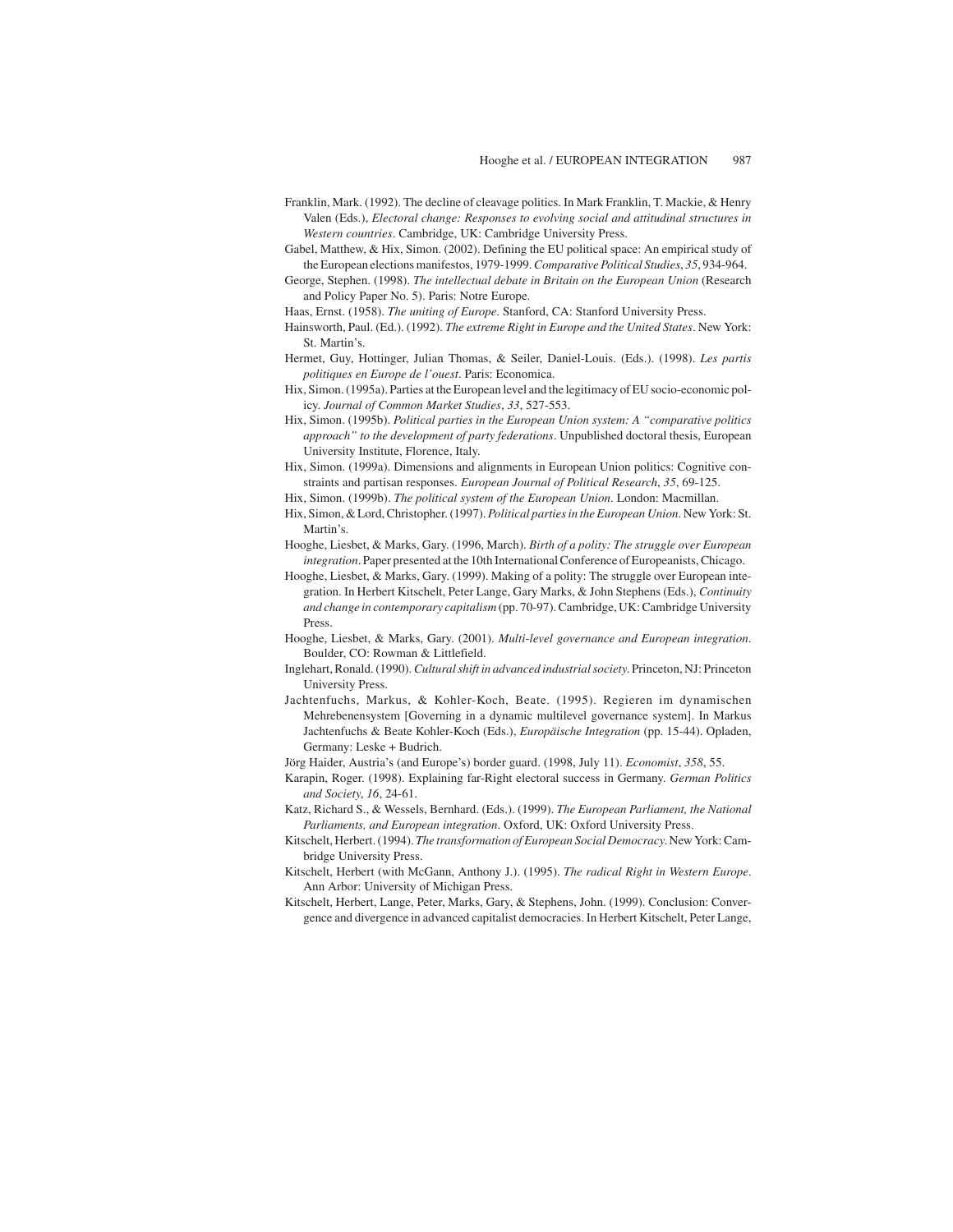Gary Marks, & John Stephens (Eds.), *Continuity and change in contemporary capitalism* (pp. 427-460). Cambridge, UK: Cambridge University Press.

- Kreppel, Amie, & Tsebelis, George. (1999). Coalition formation in the European Parliament. *Comparative Political Studies*, *32*, 933-966.
- Ladrech, Robert. (1997). Social Democratic Parties and EC integration: Transnational party responses to Europe 1992. *European Journal of Political Research*, *24*, 195-210.
- Ladrech, Robert, & Marlière, Philippe. (Eds.). (1999). *Social Democratic Parties in the European Union.History, organization, policies*. Houndmills, UK: Macmillan.
- Ljunggren, S. B. (1988). Conservatism in Norway and Sweden. In Brian Girvin (Ed.), *The transformation of contemporary conservatism* (pp. 120-144). London: Sage.
- Luther, Kurt Richard. (2001). *From populist protest to incumbency: The strategic challenges facing Jörg Haider's Freedom Party of Austria (FPÖ)* (Keele European Parties Research Unit Working Paper No. 5). Retrieved from http://www.keele.ac.uk/depts/spire/ Working%20Papers/KEPRU/KEPRU%20Paper5.pdf)
- Mair, Peter. (2000). The limited impact of Europe on national party systems. *West European Politics*, *23*, 27-51.
- Marks, Gary, Hooghe, Liesbet, & Blank, Kermit. (1996). European integration since the 1980s: State-centric versus multi-level governance. *Journal of Common Market Studies*, *34*, 341- 378.
- Marks, Gary, & Steenbergen, Marco. (2002a) *Measuring party orientations towards European integration: A new expert survey*. Unpublished manuscript.
- Marks, Gary, & Steenbergen, Marco. (2002b). Understanding political contestation in the European Union. *Comparative Political Studies*, *35*, 879-892.
- Marks, Gary, & Wilson, Carole. (2000). The past in the present: A cleavage theory of party positions on European integration. *British Journal of Political Science*, *30*, 433-459.
- Marks, Gary, Wilson, Carole, & Ray, Leonard. (2002). National political parties and European integration. *American Journal of Political Science*, *46*, 585-594.
- Messina, Anthony M. (2001, May-June). *Globalization and the surge of anti-immigration groups in Western Europe*. Paper presented at the meeting of the European Community Studies Association, Madison, WI.
- Müller-Rommel, Ferdinand. (Ed.). (1989).*New politics in Western Europe: The rise and success of Green Parties and alternative lists*. Boulder, CO: Westview.
- Ray, Leonard. (1999). Measuring party orientations towards European integration: Results from an expert survey. *European Journal of Political Research*, *36*, 283-306.
- Riker, William H. (1982). *Liberalism against populism: A confrontation between the theory of democracy and the theory of social choice*. San Francisco: W. H. Freeman.
- Riker, William H. (1986). *The art of political manipulation*. New Haven, CT: Yale University Press.
- Risse-Kappen, Thomas. (1996). Exploring the nature of the beast: International relations theory and comparative policy analysis meet the European Union. *Journal of Common Market Studies*, *34*, 53-80.
- Rüdig, Wolfgang. (1996). Green Parties and the European Union. In John Gaffney (Ed.), *Political parties and the European Union* (pp. 254-272). London: Routledge.
- Scharpf, Fritz. (1996). Negative and positive integration in the political economy of European welfare states. In Gary Marks, Fritz Scharpf, Philippe Schmitter, & Wolfgang Streeck (Eds.), *Governance in the European Union* (pp. 15-39). London: Sage.
- Scharpf, Fritz. (1999). *Governing in Europe: Effective and democratic?* Oxford, UK: Oxford University Press.